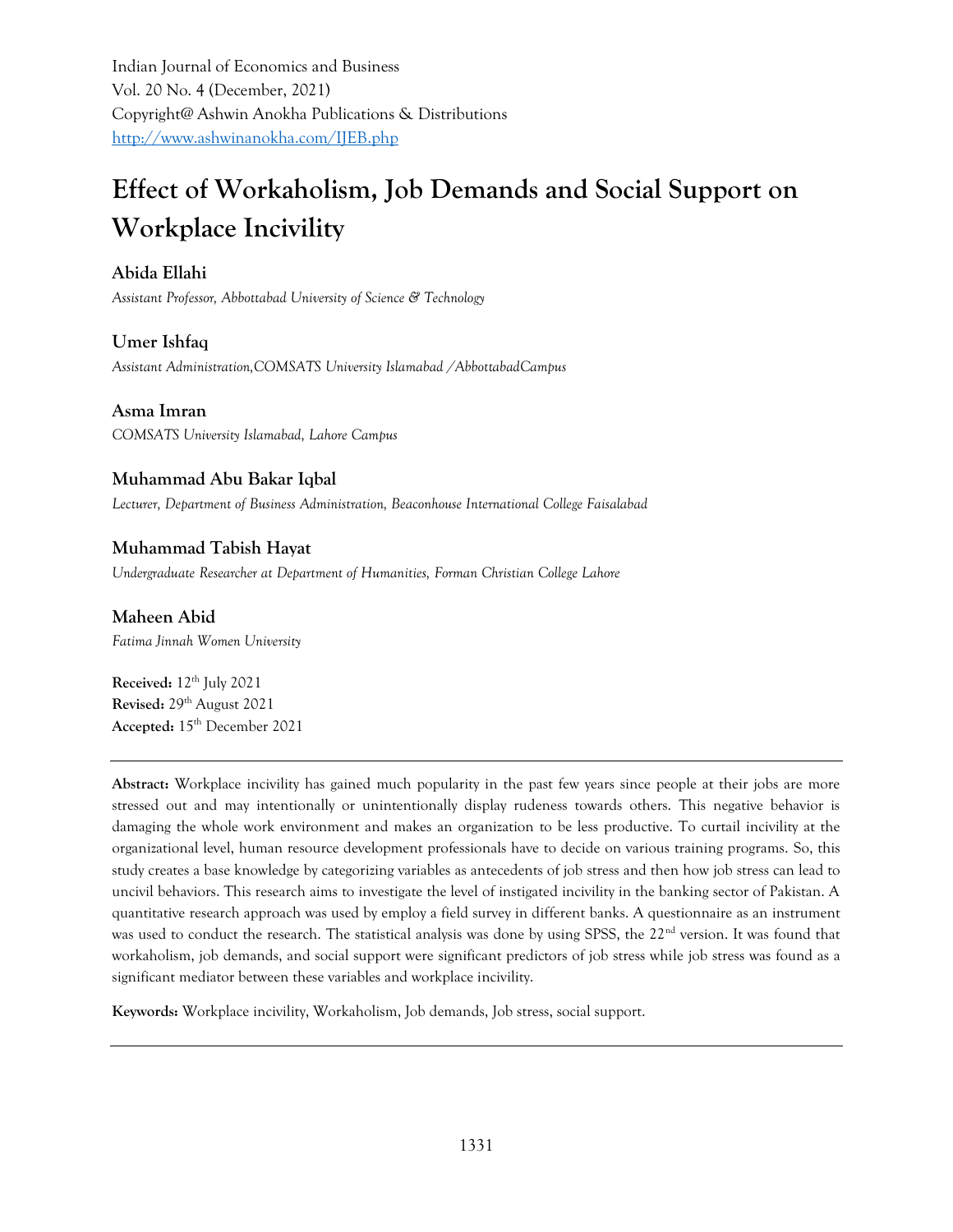### **INTRODUCTION**

Workplace incivility is a growing phenomenon that has caught the attention of many researchers. As many of employees become the victim of incivility or become involved in doing uncivil behaviors at work environment, this has become the key concern for human resource management. The uncivil behaviors may include the usage of bad language, creating a threat, gossiping, ignoring coworkers, or representing disrespect for other employees in the work environment (Hashim, Ullah, & Khan, 2017; Holm et al., 2015; Reich & Hershcovis, 2015).

The incivility at the workplace has been reported to lead to dissatisfaction from the job, increased turnover intensions, affecting the mental health and leading to uncivilized behaviors. Researchers tend to focus on destructive factors like violence and aggression more, but on the other hand incivility at the workplace is equally a destructive behavior (Pearson et al., 2000). Individuals who face a higher level of work stress are more likely to involve in uncivil behaviors at the workplace (Roberts et al., 2011). Employees who have experienced incivility at their workplace tend to show more negative emotional responses towards the situations. A positive relationship can be seen between incivility and counterproductive work behaviors like damage, theft, turnover, abuse, and low productivity (Bibi et al., 2013; Ullah, Alam, Khan, Joseph, Farooq, and Noreen, 2022). Other studies also related the workplace incivility with the increased level of aggression, fear, and sadness (Porath& Pearson, 2012), burnout and dissatisfaction from the job (Welbourne et al., 2015; Kim et al., 2013), increased level of workplace stress (Beattie & Griffin, 2014; Khan, Ullah, Usman, Malik, Khan, (2020) reduced willingness of retaining with the organization (Lim et al., 2008).

When employees have to deal with many stressors in their work-life and they do not have many resources to handle them accordingly, then this creates a situation that promotes the employee to engage in negative behaviors like incivility which ultimately affects their mind and body greatly (Roberts et al., 2011). Now a day's uncivil behavior among employees is increasing rapidly (Pearson &Porath, 2005) leading an organization to invest more time and money for training or hiring of other employees (Gardner & Johnson, 2001). Hence, the researchers must first consider it as a major factor that affects the organization, and try to investigate the possible solutions for the elimination of incivility. Along with it, it is more important to consider the antecedents of workplace incivility, than what compels an employee to involve in instigated uncivil behaviors. So, this research aims to find some of those factors which motivate an employee to show negative behavior like incivility and the relationship among those variables.

Many researchers (Schilpzand et al., 2016; Torkelson et al., 2016) have been involved to find out the initiators of incivility but still, large gaps exist in terms of why people are more inclined towards uncivil behaviors and "yet there are large gaps in terms of why certain people are more prone to engage in uncivil behaviors" (Taher, Asarian& Shahhosseini,2020). Therefore, this study aims to find the relationship between those variables which encourage the employees to engage in uncivil acts at the workplace. In the current study, the effect of four antecedents i.e., workaholism, job demands, and social support and job stress has been analyzed. The objective of the study is

 To analyze the impact of workaholism, job demands, and social support on workplace incivility via mediating role of job stress.

#### **LITERATURE REVIEW**

#### **Theoretical Framework**

The interactional theory of stress explains the relationships of interactions between a person and his environment. It further consists of two theories: the person-environment theory by French, Caplan, and Harrison (1982) and the job demands/ job decision latitude theory by Karasek (1979). Person-environment fit theory explains that to what extent the person and his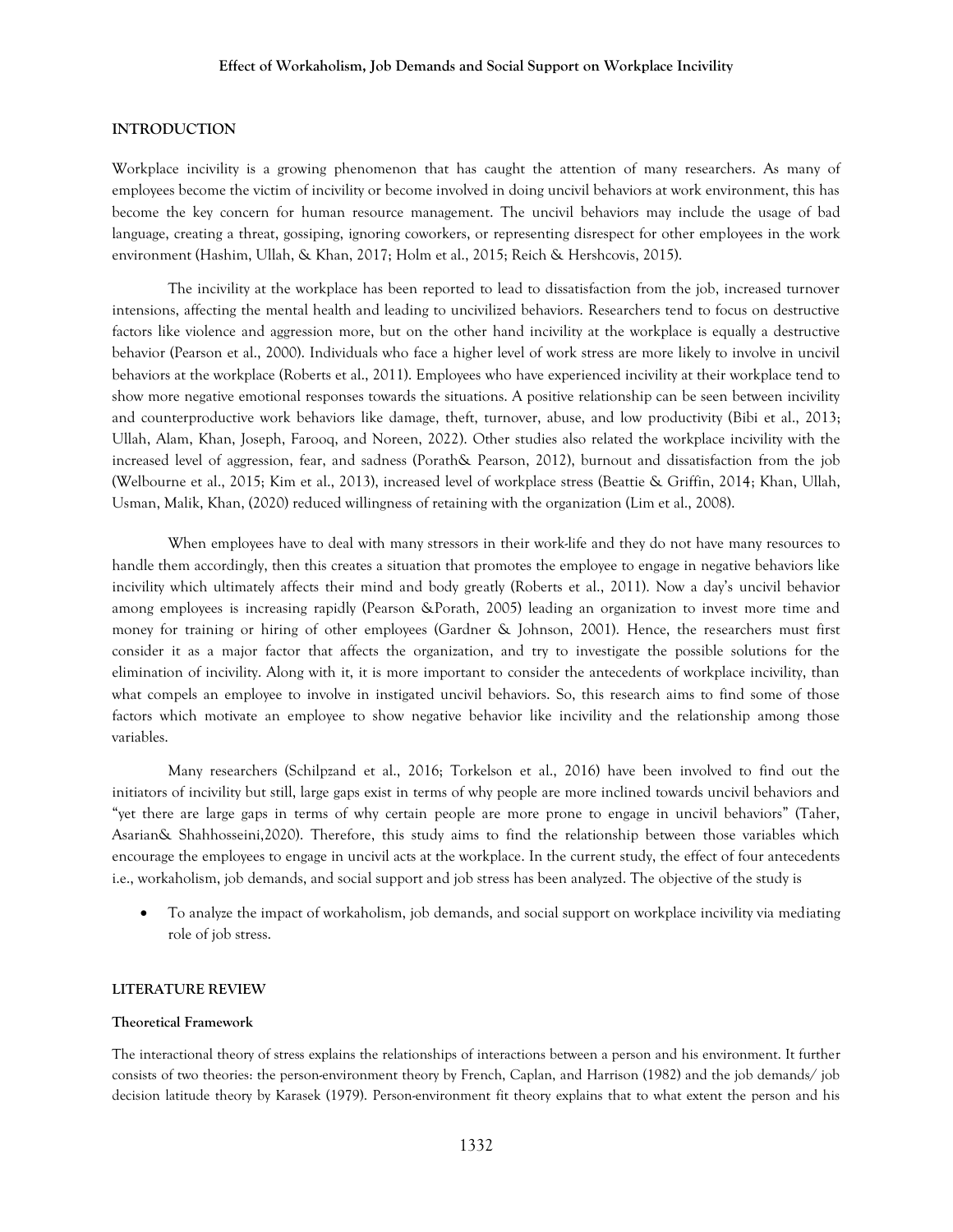environment match (French, Caplan, & Harrison, 1982; Kristof-Brown, Zimmerman, & Johnson, 2005). The person characteristics include both biological or psychological needs like personality, skills, values. On the other hand, environment characteristics include aspects like rewards, demands of job, cultural norms or values, and other social requirements (French et al., 1982). The perfect fit of a person with his environment includes many aspects like person-supervisor fit, person-job fit, person group fit, etc. (Edwards & Shipp, 2007; Kristof, 1996). A perfect match leads to positive consequences like job satisfaction, increased productivity, and improved well-being, while an imperfect match between a person and his environment will lead to high dissatisfaction, increased level of stress which encourages negative outcomes like absenteeism, turnover, or incivility acts (Ostroff& Schulte, 2007; Ullah, Alam, Khan, Joseph, Farooq, and Noreen, 2022).

#### **Workplace incivility**

Workplace incivility is defined as low-intensity deviant behavior with outcomes of empowerment. Uncivil behaviors are characteristically rude, discourteous, displaying a lack of respect for others (Roberts et al., 2011). Incivility is a mild act because it is the least antisocial behavior at the workplace (Roberts et al., 2011). These mild behaviors may be verbal or nonverbal, active or passive; it can be gossiping or ignoring another employee or may include answering in a very rude manner (Roberts et al., 2011). "Despite ample anecdotal evidence indicating that workplace incivility is prevalent in contemporary organizations, empirical evidence of incivility remains in its nascent stages" (Abubakar, Megeirhi & Shneikat) in various settings.

#### **Job stress and incivility**

Job stress is one of the major challenges for the individual, as stress workers tend to be unhealthier, very little motivated for work, and even less productive. This in turn effect the organizations, leading them to be less competitive (Palmer et al. 2004). Directly or indirectly work-related job stress can influence both organizations as well as individuals (Morris et al., 2013). The model developed by Spector and Fox (2005) explains the connection between job stress and counterproductive work behaviors (CWBs). According to them when employees are in the work environment, they tend to perceive and evaluate the events around them. When events around them are classified as stressors, employees incline to give emotional responses (Spector &Jex, 1998). The behavioral reactions are the results of these emotional responses which may take the form of counterproductive work behaviors. To avoid the stressors at the workplace, the employees engage themselves in counterproductive work behaviors just to lessen their negative emotions (Spector & Fox, 2002; Khan, Ullah, Usman, Malik, Khan, 2020). For example, an employee may become threatened after having a conflict with any of his coworkers or supervisor. The feelings of frustration and anger encourage the employee to engage in counterproductive work behaviors like yelling at their coworker or skipping their work to avoid the stressor, in an attempt to reduce negative emotion. Recently, Batista and Reio, Jr. (2019) confirmed a relationship between occupational stress and workplace incivility, moderated by personality. Lee (2020) studied job stress as a mediator between incivility and efficacy. Keeping this in mind, it was hypothesized that:

#### **H1: Job Stress among employees has a significant effect on workplace incivility.**

#### **Workaholism**

The term workaholism is widely used but still, there is a lack of consensus regarding its definition as well as the core factors that sum up this variable. Aziz et al. (2013) gave the concept of workaholism as an obsession which may be characterized as a strong work drive that leads to neglect the other interests of the person which then may result in negative consequences. Devoting great time and effort to the work the workaholics may be characterized as taskoriented compulsive, highly motivated, perfectionistic, and self-centered (Andreassen et al., 2007).

According to Aziz and Zickar (2006), people who are more enthusiastic to work are described to have a lower level of job satisfaction, higher level of involvement in their work, more work-life imbalance also lower satisfaction from their life as compared to non-workaholics. With so much involvement in their work, workaholics also face negative social outcomes such as poor adjustment of their emotions, face difficulty in maintaining close relationships, and may also have a great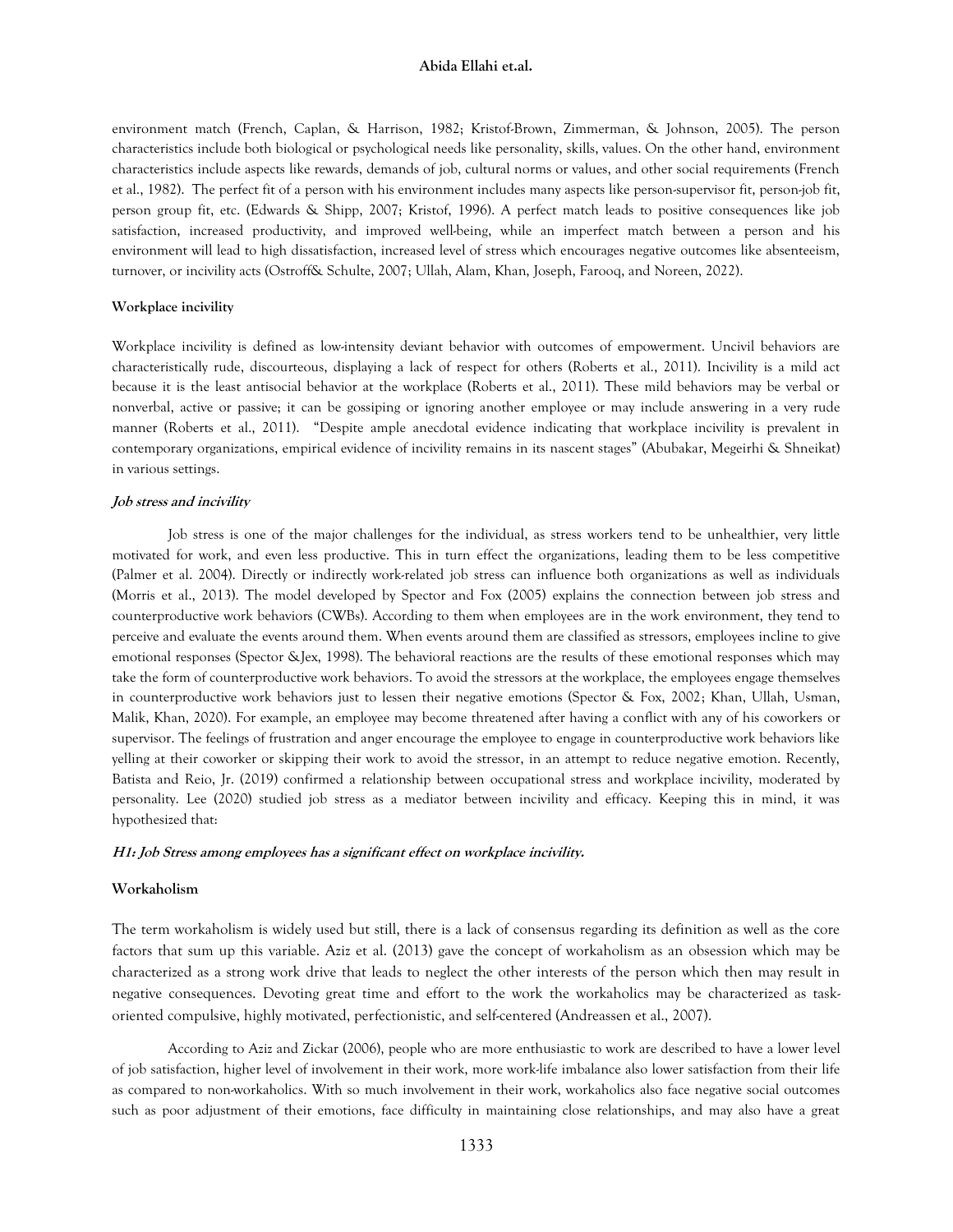marital conflict (Clark et al., 2014). The work-life imbalance makes the workaholics be more moody, impatient, and selfneglect (Robinson, 1998). Eventually, these deleterious consequences influence their general psychological and physical health (Clark et al., 2014; Jadoon, khan, Bukhari, Gilani, Ishfaq, & Ullah, 2022).

A positive relationship can be found between workaholism and job stress (Aziz & Cunningham, 2008). When workaholics create high standards and perfectionist tendencies for themselves, not matching with those of coworkers, this creates a situation of high distrust among them (Clark et al., 2014). People who are more dedicated to their work view their coworkers and supervisors as competition for them, and this causes negative interactions and a high chance of involving in counterproductive behaviors especially towards their coworkers (Clark et al., 2014). Balducci et al. (2012) suggested that workaholism was positively related to aggressive behavior. Great obsession for the work leads to an urge of incivility (Birkeland & Nerstas, 2016).

Workaholism is linked to job stress which results in involving more in counterproductive work behaviors (Porter, 1996). Stress mediated the relationship between workaholism and intentions to quit or may lead to other behaviors like getting engaged in incivility acts, liking talking in a very rude manner, or misbehaving with others (Avey et al., 2009; Hashim, Ullah, and Khan, 2017). Taher, Asarian & Shahhosseini,(2020) in their study confirmed that workaholism is positively related to uncivil behaviors. So, the following hypotheses are forwarded:

### **H2: Workaholism has a positive effect on incivility among employees.**

### **H2(a): Stress has a mediating role between workaholism and incivility.**

#### **Job demands**

Bakker and Demerouti (2014) defined Job demands as aspects psychological, physical, social, or organizational aspects of a job that require mental effort and thus are also related to certain physiological or psychological costs such as work pressure, work overload, and emotional demands. Demanding work leads to employee burnout (Schaufeli et al., 2009). Work demands are one of the most common sources of work-related stress. While workers may need challenging tasks to maintain their interest and motivation, and to develop new skills, demands must not exceed their ability to cope.

Maslach, Jackson, and Leiter (1986, pp. 36–37) in their structural model explained that when there is the absence of job resources like the decision, autonomy, or social support, to cope up with the high job demands like personal conflicts or work overloading results into the situation of job burnout which can have negative consequences like physical or mental illness, increased level of absenteeism, turnover, reduced commitment towards the job and often leads to workplace incivility.

According to the Job Demand–Control (JDC) model of occupational stress, the stressful situation is created for the employees, affecting their mental and physical health when the job demands are quite high and individual has low control over his job tasks and responsibilities (Belkic et al., 2004; De Lange et al., 2004). According to the Job Demand Control– Support (JDC–S) theory of occupational stress, the individual whose job is high in demands and have low control and low social support will experience a situation of a high level of stress which could have damaging influences to his health (Wilkinson & Marmot, 2003). High job demands (like tough timings and work overload) and low job resources available (like social support) (Maslach et al., 1986) will create a stressful environment for the individual while a stressful work environment encourages the incivility acts (Penny & Spector, 2005). Thus,

### **H3: High job demands have a significant and positive effect on job stress.**

### **H3(a): Stress has a mediating role between job demands and workplace incivility.**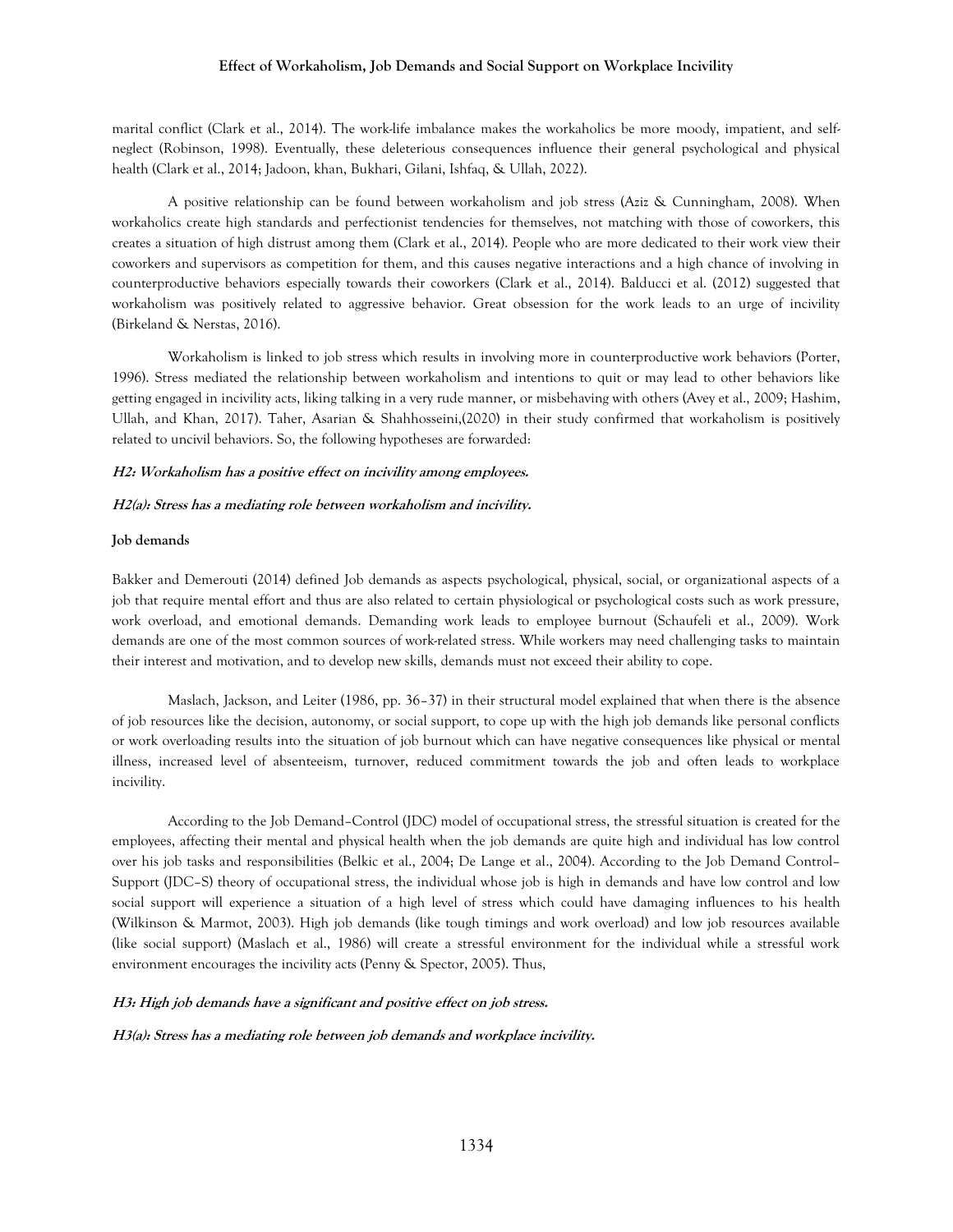### **Social support**

Social support is "an interpersonal transaction that involves emotional concern, instrumental aid, information, or appraisal" (Carlson & Perrewé, 1999). Social support gives helpful experiences, positive effects and eventually influences mental health in a positive manner (Viswesvaran et al., 1999; Monnot & Beehr, 2014; Ullah 2020). The relationship with other employees or the relational structure explains the employee behavior and actions, and can also provide the opportunity and constraints (Borgatti & Foster, 2003).

The level of stress among the employees can be decreased to a greater level if employees get enough support and an improved social network from their coworkers and supervisors. The interaction among the employees increases the chances of accessing social support from other people in the work environment, which ultimately enhances the individual's physical or mental well-being (Lin, 1999). Studying the social support and individual network positions allows identifying that how can some individuals enjoy more social support than others, eventually increases the scope of stress theories and providing knowledge about some actions which can help to reduce the organizational level stress. Contributing towards recent efforts to understand that how social structure can influence one's psychological well-being also increases the scope of network theories (Kilduff & Brass 2010).

The concern for organizational stress has now been increasing rapidly. Stress can have an impact on both employees as well as employers. Stress always leads to severe health problems (Karasek & Theorell, 1990), it can also affect the organization like increase chance of absenteeism (Hendrix et al., 1995, p. 87), it can lead to a decrease in the level of productivity and increase in withdrawal behavior (Spielberger & Reheiser, 1995, p. 66).

Job stress would have a negative influence on the person who has strong social support. Larocco and Jones (1978) explained that social support from supervisors is much important as compared to social support from coworkers. The support from supervisors or leaders can increase job satisfaction while the support from co-workers enhances the overall level of satisfaction from the organization (Larocco & Jones, 1978). House and Wells (1978) reported that leader social support can act as a buffer against the high levels of stress while coworker support has not had much effect. From different researcher's studies, it is cleared that job stress can unfavorably influence the workers and social support can always tend to decrease the stress level and have a positive impact on the mental and physical well-being of the employees. Thus, the following hypothesis is formulated:

High social support has always been proved to lower the stress level among individuals, and those individuals who have low social support will experience more occupational stress (Cohen & Wills, 1985) while job stress is considered as an antecedent of workplace incivility (Penny & Spector, 2005). Thus, the following hypothesis is proposed:

### **H4: High social support from supervisors and coworkers has a significant negative effect on job stress.**

**H4(a): Stress has a mediating role between social support and workplace incivility.**

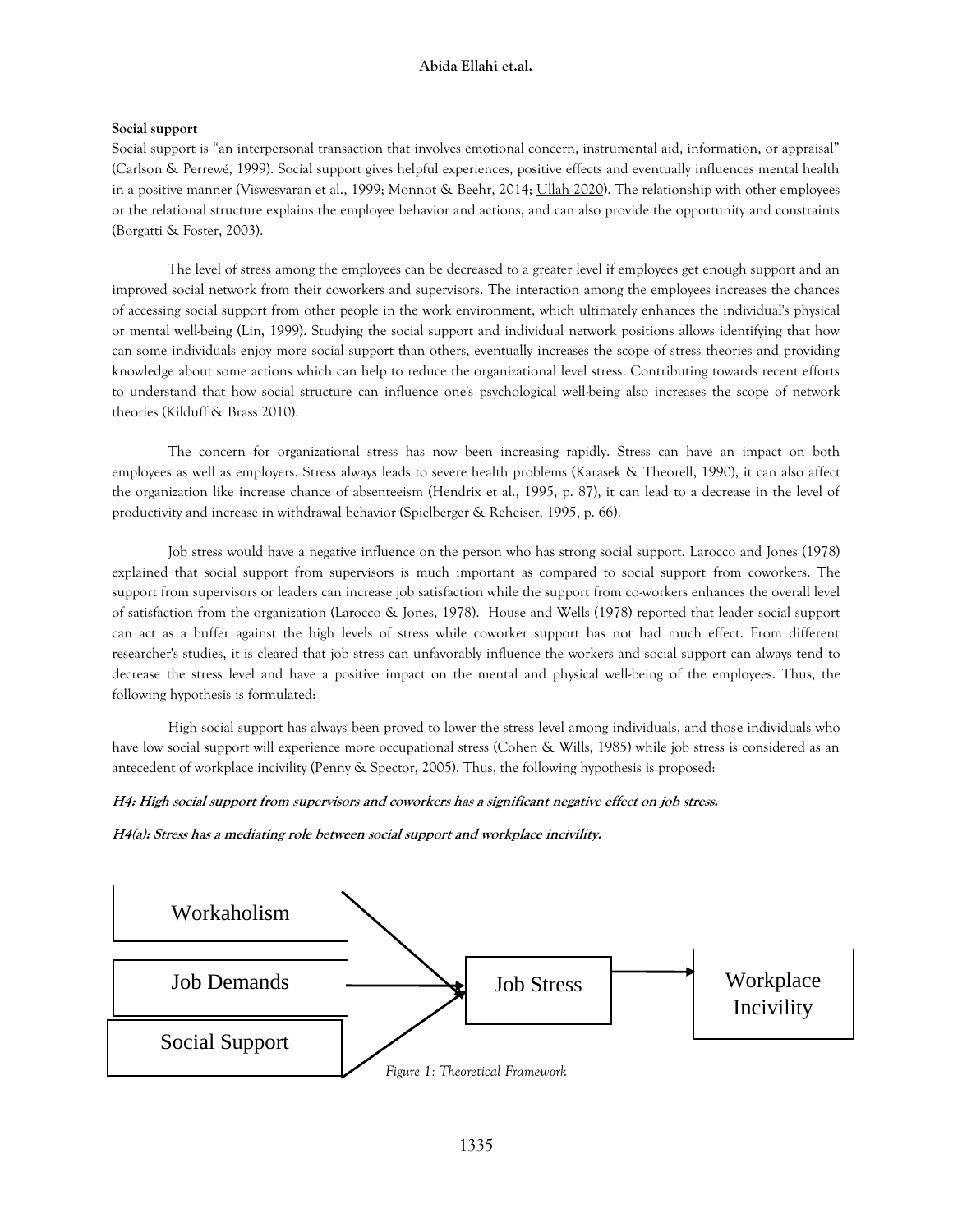# **METHODOLOGY**

This research is quantitative in nature and analyzes the impact of workaholism, social support, and job demands on job stress which further leads to workplace incivility. It investigates that how great passion for completing the work task, low social support from coworkers or supervisors, and high job demands tend out to be the major stressors for a person in a work environment. The stressors can encourage the employee to involve in negative behavior such as aggression or incivility acts.

# **Sample and Sampling Technique**

To see the deviant behavior of employees i.e., workplace incivility, the proposed study has selected the banking sector of Pakistan, because, at banks, the employees are enthusiastic about their work while at the same level they have very high job demands from their jobs, high-stress levels due to long working hours. So, due to this, employees sometimes involve in uncivil work behaviors like showing aggression towards their coworkers or they talk to their clients or coworkers rudely. The population of this study is also infinite as the exact total number of banking employees in Pakistan is unknown. Convenience sampling technique was used to gather responses because of time and budget (Cooper & Schindler, 2007).

# **Procedure:**

A survey method was used for data collection. A total of 350 questionnaires were distributed among the employees of different organizations. The employees were requested to fill out the questionnaire and then return it. Out of 350 questionnaires, 248 questionnaires were found complete and appropriate for analysis. So, the overall response rate of the respondents was 71%.

# **Research Instrument:**

The questionnaire was used as a tool for data collection. This is termed an instrument as it is used as a measuring tool for the measurement of variables under study. There were a total of 46 items in the questionnaire in addition to demographic variables. These 46 items are related to five variables (three independent variables, one dependent variable, and one mediator). This questionnaire was developed depending upon the previous researchers. All items were measured using 5 point Likert scale.

# **Measures:**

# **Workaholism:**

The 16-item Workaholism Analysis Questionnaire (WAQ) (Aziz et al., 2013) was used to measure workaholism*.* Items included e.g. "I feel stressed out when dealing with work issues", "it takes me a long time to finish my work because it must be perfect".

# **Job demands:**

Subscales from the rigorously tested and applied Copenhagen Psychosocial Questionnaire (COPSOQ II) in a Swedish variant were used to assess the job demands at the work. The questionnaire includes the two dimensions i.e. quantitative demands and work pace, each having three questions. Items included e.g. "My work is unevenly distributed so it piles up, my job must work at a high pace".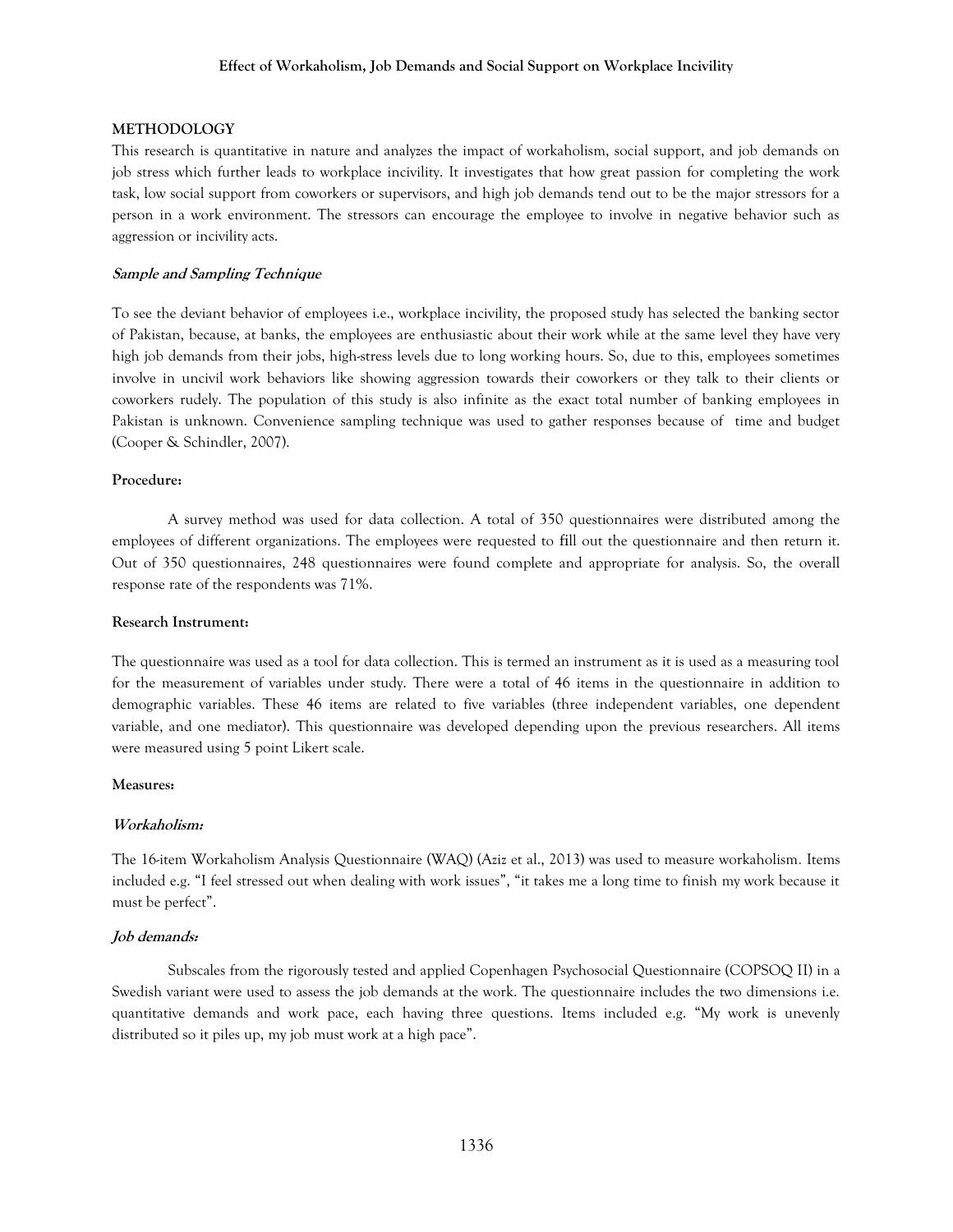# **Social support:**

Subscales from the rigorously tested and applied Copenhagen Psychosocial Questionnaire (COPSOQ II) in a Swedish variant was used to assess psychosocial factors at work. The social support from the supervisor (three items), social support from colleagues (three items). Items included e.g. "my colleagues are often willing to listen to my problems at work"; "my nearest superior talks with me about how well I carry out my work".

# **Job stress:**

Job stress was measured by 5-items Lambert, Hogan, Camp & Ventura (2006) questionnaire. Items included e.g. "A lot of time my job makes me very frustrated or angry"; "I am usually under a lot of pressure when I am at work".

# **Workplace incivility:**

To measure the workplace incivility, Martin & Hine (2005) Uncivil Workplace Behavior Questionnaire: (original scale 1-never, 2-rarely, 3-occasionally, 4-often, 5-very often) was used. The scale measures 4 distinct factors associated with instigated incivility; hostility, privacy invasion, exclusionary behavior, and gossiping. Items include e.g. "I raised my voice while speaking to others", "I neglected to consult other people regarding decisions they should have been involved with".

# **RESULTS**

# **Demographic analysis:**

The demographic analysis shows that out of 252 respondents, 62.3% were male 37.7% were female. Among the age of the respondents, 28.6% belonged to the age group of 21-25 years, 39.3% belonged to the age group of 26-30 years, 23.8% belonged to 31-35 years of age, 5.6% respondents were from the age group of 36-40 while only 2.8% belonged to the age group above 40 years. Among the respondents 33.7% of the people were holding bachelor's degrees, 56.3% people were having Master's degrees while only 9.9% had a Ph.D. degree as their qualification. About 48.8% of respondents had an experience of 1-5 years, 34.9% had 5-10 years of experience while only 16.3 had an experience of working above 10 years. Results are represented in above table 1.

| Table 1: Demographic Analysis |            |                          |      |  |  |  |  |  |  |
|-------------------------------|------------|--------------------------|------|--|--|--|--|--|--|
| Frequency<br>Percentage       |            |                          |      |  |  |  |  |  |  |
| Gender                        |            |                          |      |  |  |  |  |  |  |
|                               | Male       | 157                      | 62.3 |  |  |  |  |  |  |
|                               | Female     | 95                       | 37.7 |  |  |  |  |  |  |
| Age                           |            |                          |      |  |  |  |  |  |  |
|                               | 21-25      | 72                       | 28.6 |  |  |  |  |  |  |
|                               | 26-30      | 99                       | 39.3 |  |  |  |  |  |  |
|                               | 31-35      | 60                       | 23.8 |  |  |  |  |  |  |
|                               | 36-40      | 14                       | 5.6  |  |  |  |  |  |  |
|                               | Above 40   | $\overline{\mathcal{U}}$ | 2.8  |  |  |  |  |  |  |
| Qualification                 |            |                          |      |  |  |  |  |  |  |
|                               | Bachelors  | 85                       | 33.7 |  |  |  |  |  |  |
|                               | Masters    | 142                      | 56.3 |  |  |  |  |  |  |
|                               | PhD        | 25                       | 9.9  |  |  |  |  |  |  |
| Experience                    |            |                          |      |  |  |  |  |  |  |
|                               | 1-5 years  | 123                      | 48.8 |  |  |  |  |  |  |
|                               | 5-10 years | 88                       | 34.9 |  |  |  |  |  |  |
| 16.3<br>Above 10 years<br>41  |            |                          |      |  |  |  |  |  |  |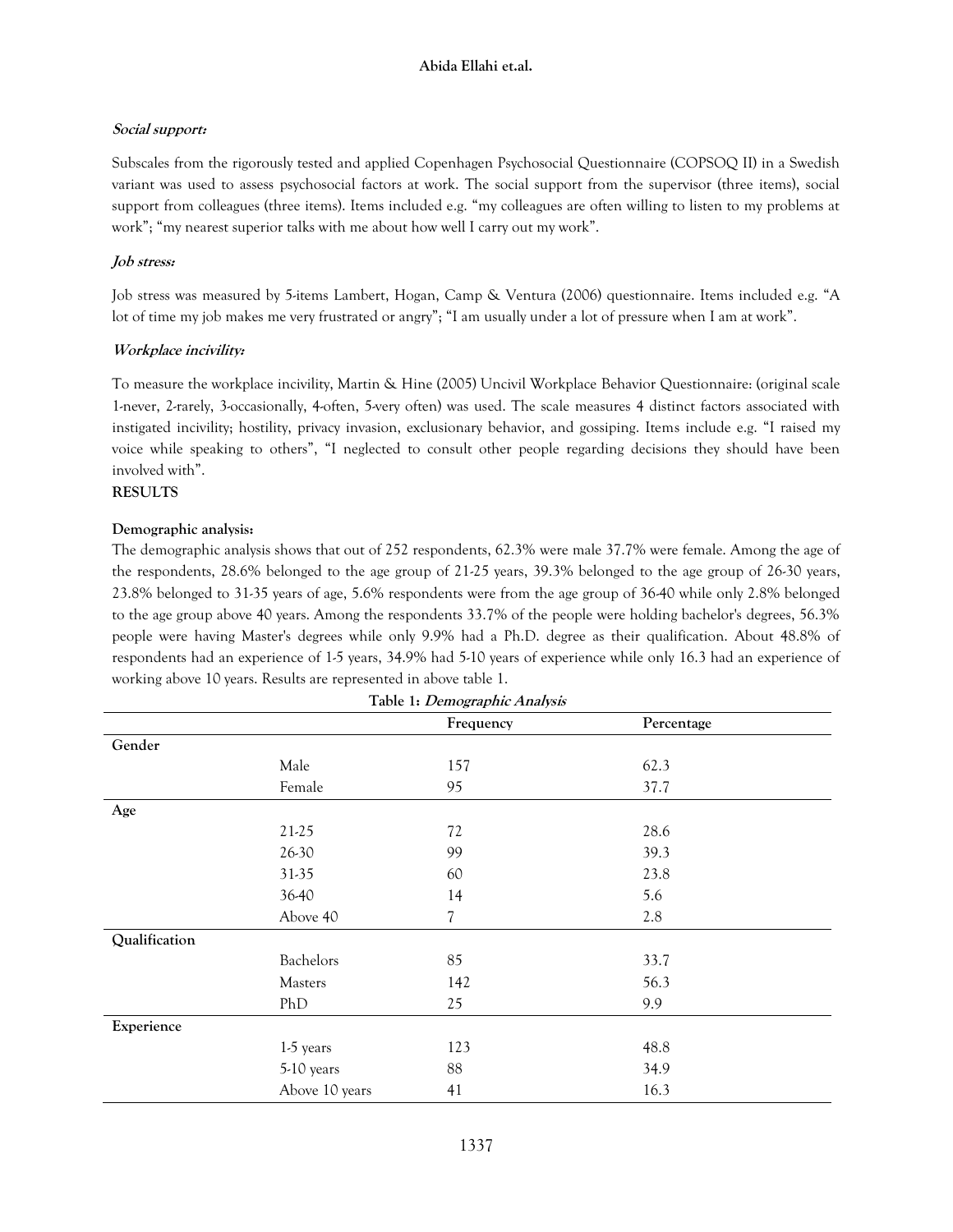Table 2 shows the values of Pearsons' correlation, Means, Standard deviation and Reliability Analysis. The values of correlation confirm that the correlation values between all variables are positive and significant. To check the internal consistency of all factors the value of Cronbach alpha was computed. Cronbach's alpha is a measure of internal consistency, that is, how closely related a set of items are as a group. The value of alpha for all constructs along with the number of items is shown in Table 2. The value of alpha for workaholism is 0.88, for job demands is 0.72, for social support is 0.82, for job stress is 0.79 and for workplace incivility is 0.87 respectively. The mean value of all the variables is approximately 3 and the standard deviation of all the variables lies within the range of 0.6 to 0.8 as shown in table 2.

|   | Variables                                                  |           |           |           |           | M    | S.D  | a    |
|---|------------------------------------------------------------|-----------|-----------|-----------|-----------|------|------|------|
|   | Workaholism                                                |           |           |           |           | 3.18 | 0.65 | 0.88 |
|   | J. Demands                                                 | $0.491**$ |           |           |           | 3.21 | 0.65 | 0.72 |
|   | S. Support                                                 | $0.271**$ | $0.293**$ |           |           | 3.44 | 0.73 | 0.82 |
| 4 | I. Stress                                                  | $0.502**$ | $0.426**$ | $0.282**$ |           | 3.31 | 0.80 | 0.79 |
|   | W. Incivility                                              | 0.053     | $0.188**$ | 0.045     | $0.235**$ | 2.13 | 0.74 | 0.87 |
|   | * Correlation is significant at the 0.05 level (2-tailed). |           |           |           |           |      |      |      |
|   |                                                            |           |           |           |           |      |      |      |

**Table 2: Correlation analysis, Means, Standard deviation and Reliability Analysis**

\*\* Correlation is significant at the 0.01 level (2-tailed).

# **Hypotheses Testing**

The proposed research model contains a mediator variable; hence data was analyzed using PROCESS macro 4 in SPSS. Results indicated that workaholism is an insignificant predictor of workplace incivility (*β*= 0.0596, t (250) =0.835, *p*=0.40) and workaholism is a significant predictor of job stress which brought 61 units to change in job stress  $(\beta = 0.61, t (250) = 9.18, p \le 0.01)$ . The results also indicated that job stress as a mediator was significantly related to workplace incivility (*β*= 0.26, *t* (249) = 3.91, *p*< 0.01), and the effect of workaholism was reduced from 0.059 to -0.098 with the inclusion of job stress with effect difference of 0.1578 ( $β = 0.15$ , p<0.01). Hence, it was proved hat with the inclusion of job stress as a mediator the workaholism no longer predicts workplace incivility, hence, showing full mediation. So, hypothesis H2(a) "*Stress mediates the relationship between Workaholism and workplace incivility",* is accepted.

| Table 3                                         |  |
|-------------------------------------------------|--|
| Workaholism , Workplace Incivility & Job Stress |  |

|                                              | Predictors                                                                                                               | $\beta$  | (SE)   | t                    | $\boldsymbol{p}$     | $\boldsymbol{R}$ | F     |  |
|----------------------------------------------|--------------------------------------------------------------------------------------------------------------------------|----------|--------|----------------------|----------------------|------------------|-------|--|
|                                              | Workaholism to Job stress                                                                                                | 0.61     | 0.066  | 9.18                 | 0.000                | 0.50             | 84.34 |  |
| 2                                            | Job stress to workplace incivility                                                                                       | 0.26     | 0.066  | 3.91                 | 0.000                | 0.24             | 8.04  |  |
| 3                                            | Workaholism to workplace incivility                                                                                      | 0.059    | 0.0713 | 0.835                | 0.40                 | 0.052            | 0.698 |  |
| 4                                            | Workaholism to workplace incivility                                                                                      | $-0.098$ | 0.0802 | $-1.224$             | 0.22                 | 0.2463           | 8.04  |  |
| <b>Bootstrap Results for Indirect Effect</b> |                                                                                                                          | Effect   | SE     | <b>LLCI</b><br>(95%) | <b>ULCI</b><br>(95%) |                  |       |  |
| <b>Job</b> stress                            |                                                                                                                          | 0.1578   | 0.044  | 0.0763               | 0.2426               |                  |       |  |
|                                              | Note. Dependent Variable: Workplace incivility, $LL = lower limit$ ; CI = confidence interval; UL = upper limit. N = 252 |          |        |                      |                      |                  |       |  |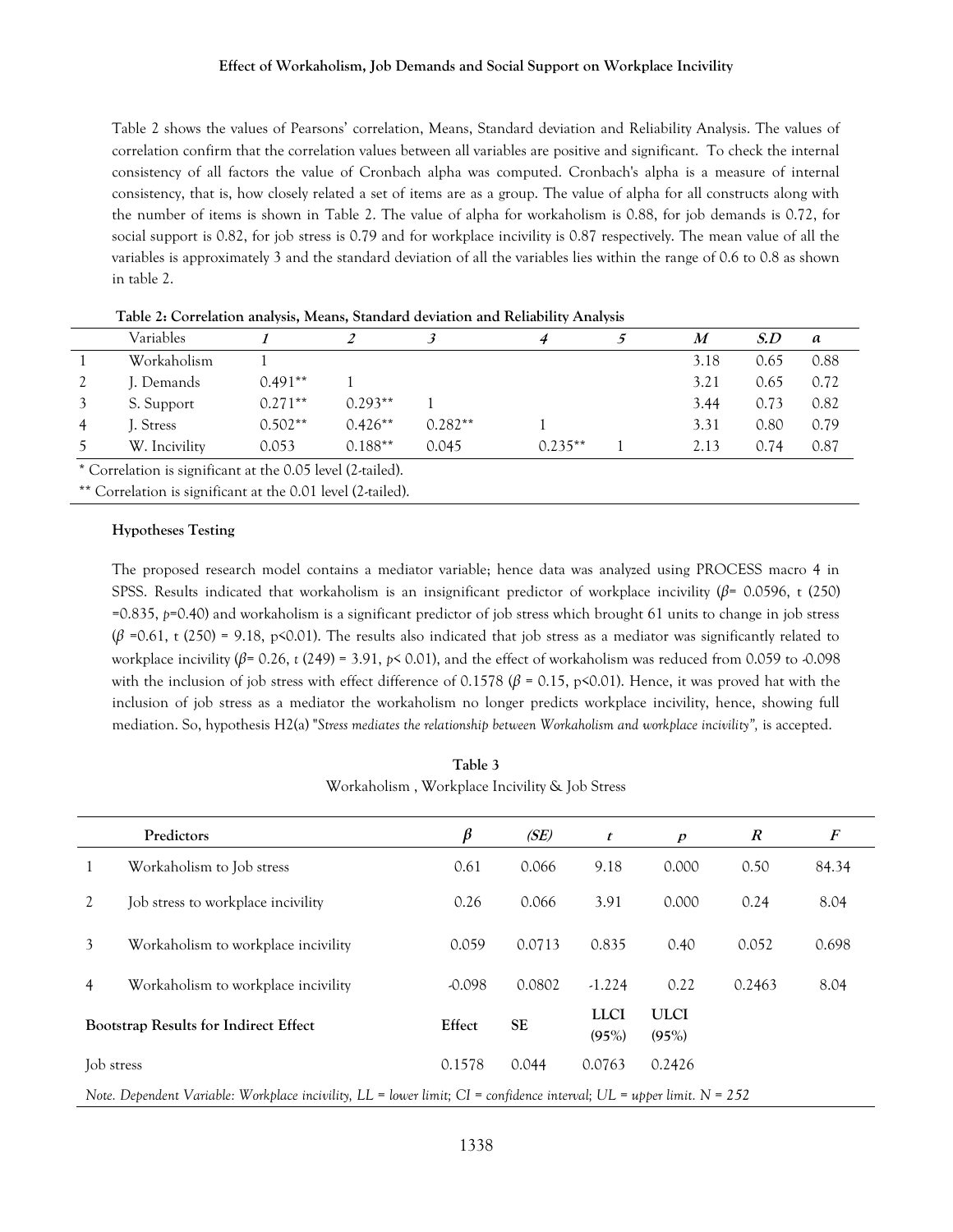### **Job demands, Workplace incivility & Job stress**

Results in table 4 indicated that job demands is a significant predictor of workplace incivility ( $\beta$ = 0.21, *t* (250) =3.02, *p*=0.01) and job demand is a significant predictor of job stress as it accounts for 52 units change in job stress (*β*= 0.52, t (250) = 7.44, p<0.01). The results also indicated that job stress as a mediator was significantly related to workplace incivility  $(\beta = 0.175, t(249) = 2.789, p \le 0.01)$ , and the effect of job demands was reduced from 0.214 to 0.122 with the inclusion of job stress with effect difference of 0.091 (*β* =0.09, p<0.01). Hence hypothesis H3(a) "*Stress has a mediating role between job demands and workplace incivility,* "has been accepted.

| $ -$<br>----------<br>-- |  |
|--------------------------|--|
|--------------------------|--|

**Table 4**

**Job stress as a mediator in between Job demands and Workplace incivility**

|                                              | Predictors                                                                                                                      | $\beta$ | (SE)      | t                    | $\boldsymbol{p}$     | $\boldsymbol{R}$ | F     |  |
|----------------------------------------------|---------------------------------------------------------------------------------------------------------------------------------|---------|-----------|----------------------|----------------------|------------------|-------|--|
|                                              | Job demands to Job stress                                                                                                       | 0.523   | 0.0704    | 7.44                 | 0.000                | 0.4257           | 55.34 |  |
|                                              | Job stress to workplace incivility                                                                                              | 0.1755  | 0.0629    | 2.789                | 0.00                 | 0.0253           | 8.57  |  |
| 3                                            | Job demands workplace incivility                                                                                                | 0.214   | 0.0710    | 3.020                | 0.00                 | 0.1876           | 9.12  |  |
| 4                                            | Job demands workplace incivility                                                                                                | 0.122   | 0.0774    | 1.58                 | 0.1148               | 0.2538           | 8.57  |  |
| <b>Bootstrap Results for Indirect Effect</b> |                                                                                                                                 | Effect  | <b>SE</b> | <b>LLCI</b><br>(95%) | <b>ULCI</b><br>(95%) |                  |       |  |
| Job stress                                   |                                                                                                                                 | 0.0919  | 0.0357    | 0.0347               | 0.1769               |                  |       |  |
|                                              | Note. Dependent variable is Workplace incivility, $LL =$ lower limit; $CI =$ confidence interval; $UL =$ upper limit. $N = 252$ |         |           |                      |                      |                  |       |  |

### **Social support, Workplace Incivility & Job Stress**

The results in table 5 indicated that social support has a significant negative effect on job stress ( $\beta$  = 0.305, t (250) = 4.6416, *p=* 0.000). The indirect effect was tested using a bootstrap estimation approach with 1000 samples as recommended by many researchers (Shrout& Bolger, 2002). These results indicated that Job stress as a mediator was significantly related to Workplace incivility ( $\beta$  = 0.2496, t (249) =4.21, p < 0.01), and the effect of social support was reduced from -0.0459 to -0.122 with the inclusion of job stress with effect difference of 0.07 ( $\beta$  = 0.07, p<0.01).

The results of the Sobel test (Normal theory tests for indirect effect) also found mediation in the model ( $z = 3.08$ , p<0.01). In table 5, indirect effects were also significant at the 95% level of significance, as indicated by the values of LLCI and ULCI (CI 0.0315- 0.1471). Hayes and Preacher assume that the direct effect of X on Y is not always required to be significant. When social support and job stress are together regressed, the social support doesn't become insignificant, hence showing partial mediation. Sobel test is also significant confirming mediation. Hence hypothesis H4(a) "*Stress has a mediating role between social support and workplace*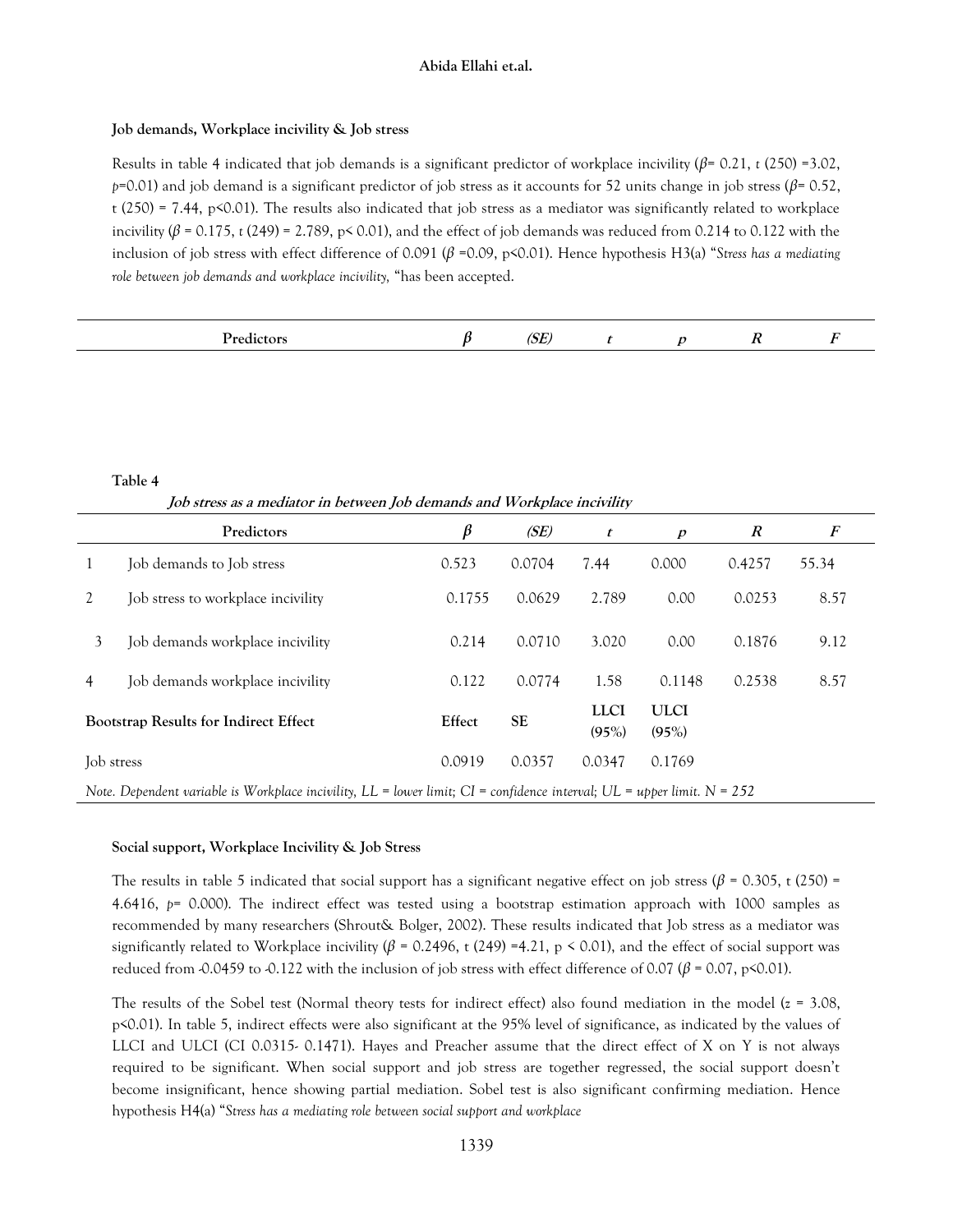| 1                                            | Social support to Job stress                                                  | $-0.305$ | 0.065     | 4.64                    | 0.000                | 0.28   | 21.544 |  |  |
|----------------------------------------------|-------------------------------------------------------------------------------|----------|-----------|-------------------------|----------------------|--------|--------|--|--|
| 2                                            | Job stress to workplace incivility                                            | 0.249    | 0.059     | 4.215                   | 0.000                | 0.2618 | 9.160  |  |  |
| 3                                            | Social support to workplace incivility                                        | 0.045    | 0.06      | $-0.719$                | 0.47                 | 0.045  | 0.518  |  |  |
| 4                                            | Social support to workplace incivility                                        | 0.122    | 0.06      | $-1.900$                | 0.05                 | 0.2618 | 9.160  |  |  |
| <b>Bootstrap Results for Indirect Effect</b> |                                                                               | Effect   | <b>SE</b> | <b>LLCI</b><br>$(95\%)$ | <b>ULCI</b><br>(95%) |        |        |  |  |
| Job stress                                   |                                                                               | 0.0764   | 0.029     | 0.0315                  | 0.1471               |        |        |  |  |
|                                              | Note: LL = lower limit; CI = confidence interval; UL = upper limit. $N = 252$ |          |           |                         |                      |        |        |  |  |

*incivility"*, has been accepted.

#### **Table 5**

**Job stress as a mediator in between Social support and Workplace incivility**

### **DISCUSSION AND CONCLUSION**

The current study shows a significant relationship between job stress and instigated workplace incivility. The results confirmed that employees who have higher-level job stress will somehow involve more in incivility acts. This study confirmed the findings of Bruk-Lee and Spector (2006) who contributed that those individuals who experienced more stressful interactions with coworkers and supervisors will display more CWBs than individuals who experience healthy interactions. Stressful situations encourage employees to get involved in incivility acts (Penny & Spector, 2005), to display their negative emotions, and to lower their stress levels, employees show negative behavior. The study confirms the positive correlation between these variables, as the level of stress increases among employees, the higher they will be reported involving in incivility acts.

The organizations should focus on creating a healthy learning environment for greater productivity of the organization. In contrast, when there are stressful situations for the employees, they tend to engage in uncivil behaviors to show their negative emotions. There should be proper training for managing diversity and improving communication and listening skills so that employees understand each other in a better way, which prevents the situation of being rude and discourteous towards others. Misbehavior of other employees can be much stressful and encourages employees to depict deviant work behaviors hence affecting the overall productivity of an organization.

The relationship between workaholism and job stress was also proved. As employees become more workaholics, they face more occupational stress as compared to non-workaholics. Our study links the findings with previous studies that workaholic people are very competitive and they set their own rules and regulations and predecided targets to achieve, but a problem occurs when they are not able to meet those targets and are unable to show their higher level of productivity, so the feeling of guilt and anxiety when not working and poor interpersonal relations creates a stressful situation for them, leading them to be more stressful at work environment as compared to those who are non-workaholics (Aziz et al., 2010).

Employee health is very important for the organization. But extra workloads are very stressful and frustrating for the employees. And stress on the other hand affects their mental and physical health. To revive employees from stress, HR should arrange counseling sessions for employees, one-on-one discussions with employees to better understand their problems and giving them solutions accordingly. Frustrated employees can't work up to their full work effort and hence effects the overall productivity of the organization. Workaholics usually face socially and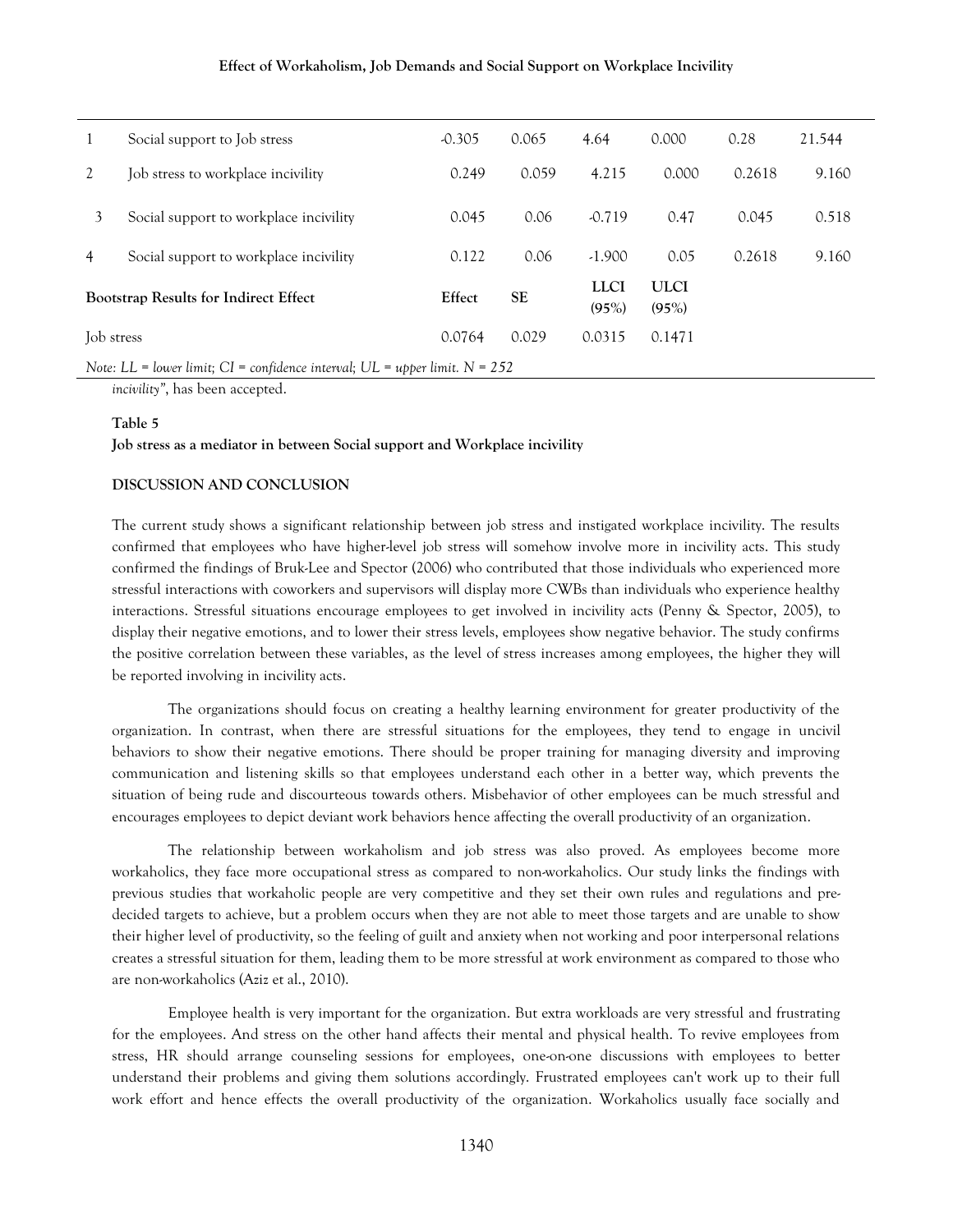emotionally disengagement just because they focus on one thing completely at a time. There should be time management training and work-life management training for workaholic employees. Employees should be fully productive to their companies, but on the other hand, workaholics are the liability of the organization. These employees must be trained in such a way that they work smartly and intelligently. Well planning of vacations, extracurricular activities, and managing work-life balance effectively, can help release the frustration and open the mind of employees to work efficiently.

The next hypothesis was also accepted as our study results showed that job stress is a significant mediator between workaholism and workplace incivility. The effect of workaholism was reduced with the inclusion of job stress as a mediator, the Workaholism no longer predicts workplace incivility hence showing full mediation. It confirmed that workaholic employees bear more occupational stress and to get rid of their negative emotions they tend to show negative behavior in the form of uncivil acts.

The transactional theory of stress explains that challenges can be turned into stressful events for a person (Lazaurus, 1966; Lazarus &Folkman, 1984). When workaholic people set targets for themself and then are unable to achieve them, then these targets can be turn up as challenges for them. When resources are not much enough to cooperate with the stressors i.e., challenges, the person is more like to be stressed out. The level of stress depends upon that how stressful the event is. To lower their stress level, employees somehow involve in negative behaviors like uncivil acts at the workplace.

Although organizations look for very hardworking and dedicated people, workaholics, on the other hand, tend to become a liability for the organization as great training and development are required for them to work effectively and efficiently for the productivity of the organization. Workaholics set their standards and targets and can focus on completely one thing, this makes them socially and emotionally disturbed so they don't work up to their full efforts hence affecting the overall organizational productivity.

The next hypothesis of our study was about the significant effect between job demands and job stress, and study results confirm this significant relationship between the variables, as Pearson correlation showed a positive and moderate correlation between job demands and job stress. It means that employees with higher job demands in terms of time and pressure or work overloads will bear a higher level of stress as compared with those employees whose job demands are not much high.

When job demands exceed the ability to cope then it becomes a great challenge for the employees as it is one of the major sources of job stress (Jones and Fletcher, 1996). According to the Job demand-control model, control on the job refers to decision power a person has, and this decision power further consists of skill discretion and decision authority (Kasl, 1996; Wall, Jackson, Mullarkey, and Parker, 1996). When a person has more control over his job then his job stress is more likely to be reduced and chances of learning are increased to a greater extent. While another hypothesis states that control or decision power can act as a buffer against the negative impacts of high job demands. The hypothesis is thus accepted.

For the organisation, it is critical that the person and the job be a good match. Companies must place a greater emphasis on the recruitment and selection of individuals who are well-suited to their jobs. Employees are more likely to be productive and offer their best for the organisation when their talents and abilities match those of the organization's requirements. High job demands in any term time or work pressure can be frustrating for the workers. To help employees to avoid job stress, an organization must also give them control or decision power over their job. If a specific target/task requires more persons to complete the task in a short time, HR must focus on hiring some other temporary or contractual base employees to ensure the productive output, rather than burdening over a single employee to complete the target in the given time.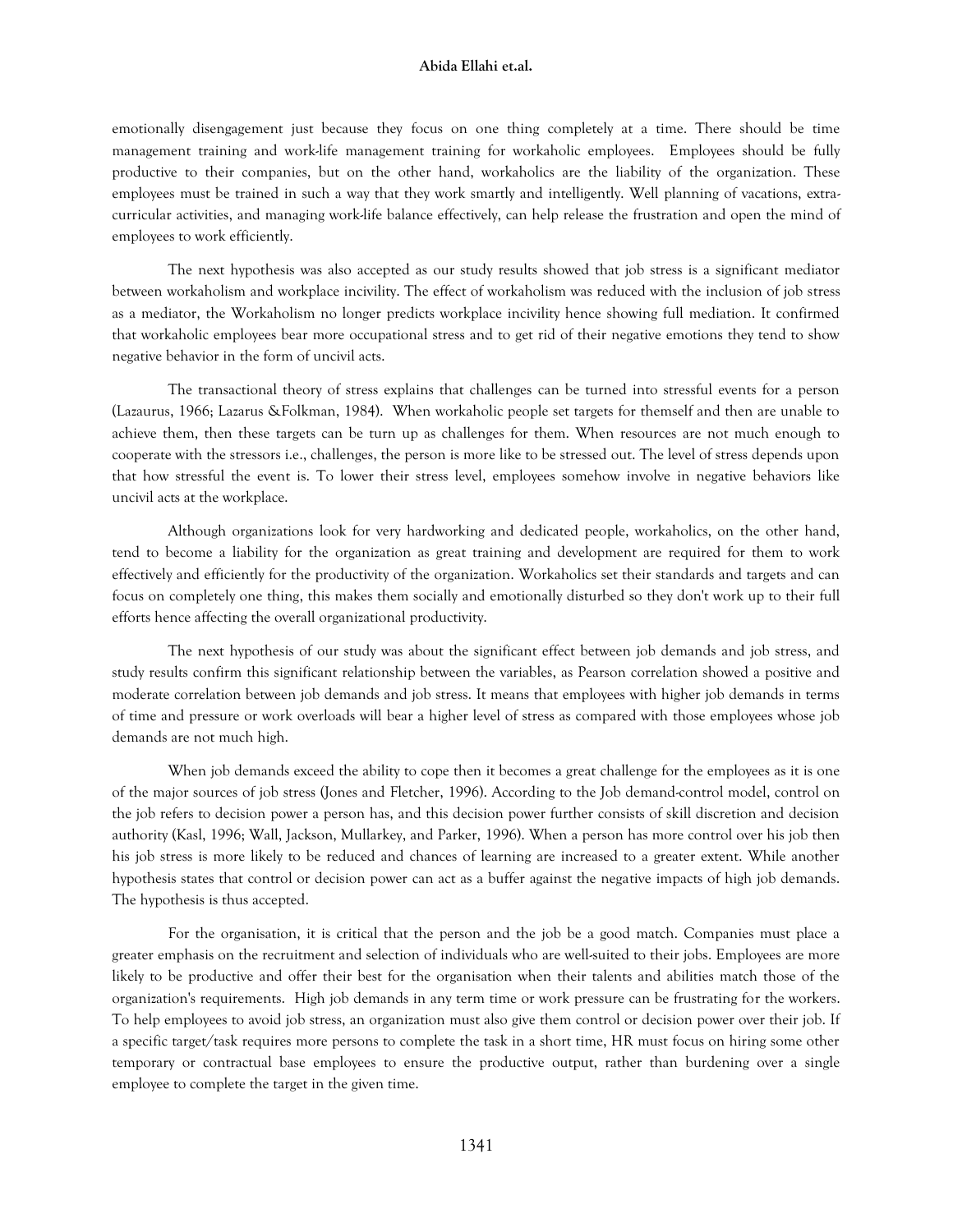Our study results confirmed that job stress is a significant mediator between job demands and workplace incivility. When job stress was introduced as a mediator between job demands and workplace incivility, the job demands becomes insignificant hence confirming full mediation. It confirms the findings with previous researchers that when job demands are increased the employee becomes more stressed at the workplace and they tend to show deviant workplace behaviors to get rid of negative emotions. High job demands create a stressful environment and a stressful environment encourages incivility acts (Penny & Spector, 2005), this hypothesis has been accepted.

According to the Job Demand–Control (JDC) model of occupational stress, the stressful situation is created for the employees, affecting their mental and physical health when the job demands are quite high and individual has low control over his job tasks and responsibilities (Belkic et al., 2004; De Lange et al., 2004). This situation is quite stressful for the employees and can have negative consequences like physical or mental illness, increased level of absenteeism, turnover, reduced commitment towards the job, and often leads to workplace incivility. So, overall the stressful work environment is very costly for an organization, as the productivity is decreased due to uncivil behaviors of employees, and it requires stress management training to create a healthy work environment.

The next finding of our study confirmed a negative relationship between social support and job stress. The results of the Pearson correlation confirm the significant relationship between the variables as the p-value shows a week but negative correlation. It is confirming that if social support from supervisors and colleagues increases, the level of job stress would decrease. Thus, the hypothesis is accepted.

According to the person-environment fit theory, the extent to which a person and his environment match are of great importance (Zimmerman & Johnson,2005). The person characteristics include both biological or psychological needs like personality, skills, values. On the other hand, environmental characteristics include aspects like rewards, demands of job, cultural norms or values, and other social requirements (French et al., 1982). The perfect match of a person with his environment leads to better learning and increases productivity and a person is less likely to face stress in his work environment. While on the other hand low social support from supervisors and colleagues at work will tend to increase the stress level among the employees.

An organization must ensure a healthy work environment that is cooperative in nature. Social support is one of the necessary things to sustain an organization and work efficiently. Social support provided by supervisors and coworkers has the greatest implications on the well-being of an employee. Social support is one of the means of coping up with occupational stress. It is one of the major responsibilities of an organization to provide a work environment that is supportive in nature, this supportive work environment will help employees in working collaboratively and enhance their communication and interactions. Teamwork and groups should be encouraged in an organization in which cooperation must be rewarded. There must be a transfer of employees across different departments to increase their social and interactional skills. An organization should promote a culture of "mutual appreciation" where employees show considerable support and esteem for one another and are not afraid of asking for help from another employee. Employees must be encouraged in central decision-making processes and there should be transparent management of information.

Our study results also confirmed that job stress is a significant mediator between social support and workplace incivility. When social support and job stress were together regressed, the social support doesn't become insignificant, hence showing partial mediation. High social support is always considered important to lower the stress level among employees (Cohen & Wills, 1985), while low social support creates more job stress which in turn encourages the employee to involve in incivility acts, thus the hypothesis is accepted.

Employees who have more social support from supervisors and coworkers tend to be more satisfied with their jobs. Social support is also considered as a buffer against occupational stress. It has been discussed that job stress can negatively influence the employee and organization, while social support can always tend to decrease the level of stress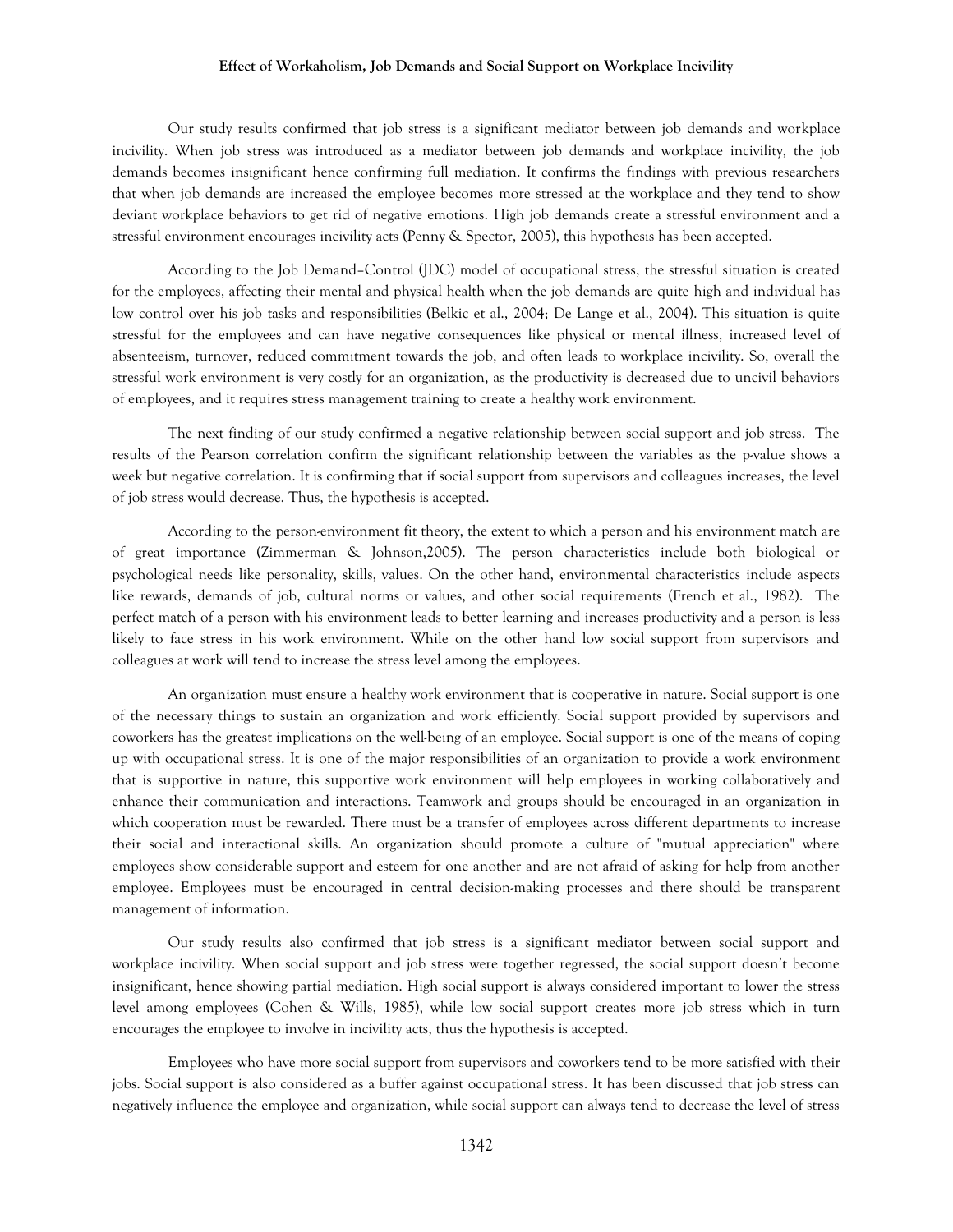among employees and ensure a positive effect on the mental and physical health of an employee. The cooperative and supportive work environment should be encouraged throughout all organizations for healthy interactions and learning of employees and ensure helping one another to get the work done.

### **Conclusion:**

Organizations are deeply affected by the negative behaviors of employees. When employees involve in workplace incivility then the whole work environment becomes less productive. So, this study creates a base knowledge by categorizing variables as antecedents of job stress and then how job stress can lead to uncivil behaviors. Incivility could be very damaging to an organization as it costs the organization to spend more money on the training and development of the employees.

There is one misconception that workaholics are more productive and dedicated towards their job as compared to non-workaholic employees. But, due to many studies, it has been proved that stress level among workaholic employees is greater and they are more likely to involve in the uncivil behaviors. In addition to this, workaholics have more health problems and a higher level of job burnout due to job stress. They tend to show more negative behaviors towards their colleagues. So, workaholics damage the healthy productive work environment.

Job stress has gained much importance at an organizational level as well as in research to identify the major causes and factors behind it. The low level of co-worker social support is one of the major antecedents of job stress. The job seems to be frustrating and employees may have higher job burnout when their social support is very low.

High Job demands on the other hand might also lead to job stress, burnout, and other health issues and can further lead to increased turnover intentions. High job demands can be managed effectively by redesigning the job, making flexible work schedules, and providing increased resources (like social support from coworkers and supervisors and team building). When a person has more control over his job i.e. has greater decision power then he is less likely to be affected by the job stress which is created due to high demands. As job stress is one of the major factors that contribute towards incivility acts, therefore stress management programs must be introduced in the organizations. The stress management programs help employees in reducing their stress levels and burnout. So, these trainings are vital and very effective in the long run.

With a great rise in instigated workplace incivility, this article helps in understanding how different variables are related and can provide a model to investigate workplace incivility. The results of our study can work as a base for different organizations in implementing measures to prevent workplace incivility, as this workplace incivility may take some form of aggressive behaviors, if not stopped in its early stages.

#### **Managerial Implications:**

The occupational stress an employee faces in his work environment would lead to many consequences as this stress is directly related to job satisfaction, performance, productivity, low commitment for the job, and increased involvement in CWBs. All these behaviors of employees would affect the organization in terms of cost and time. By taking some measures, managers can help in changing the work environment. Managers must try to enforce a work-life culture and set rewards for those employees who tend to work smarter rather than longer hours of work. Workaholics must be given counseling services related to their work issues so that they can manage their work properly in worktime. In addition to this, there should also be some stress and time management training for the employees so that they can work smartly and be more productive. Employees should also be encouraged to engage in activities that are good for their physical and mental wellbeing. The current study contributes towards organizational implications as it draws attention much towards the variables which can be changed with interventions. The study confirms previous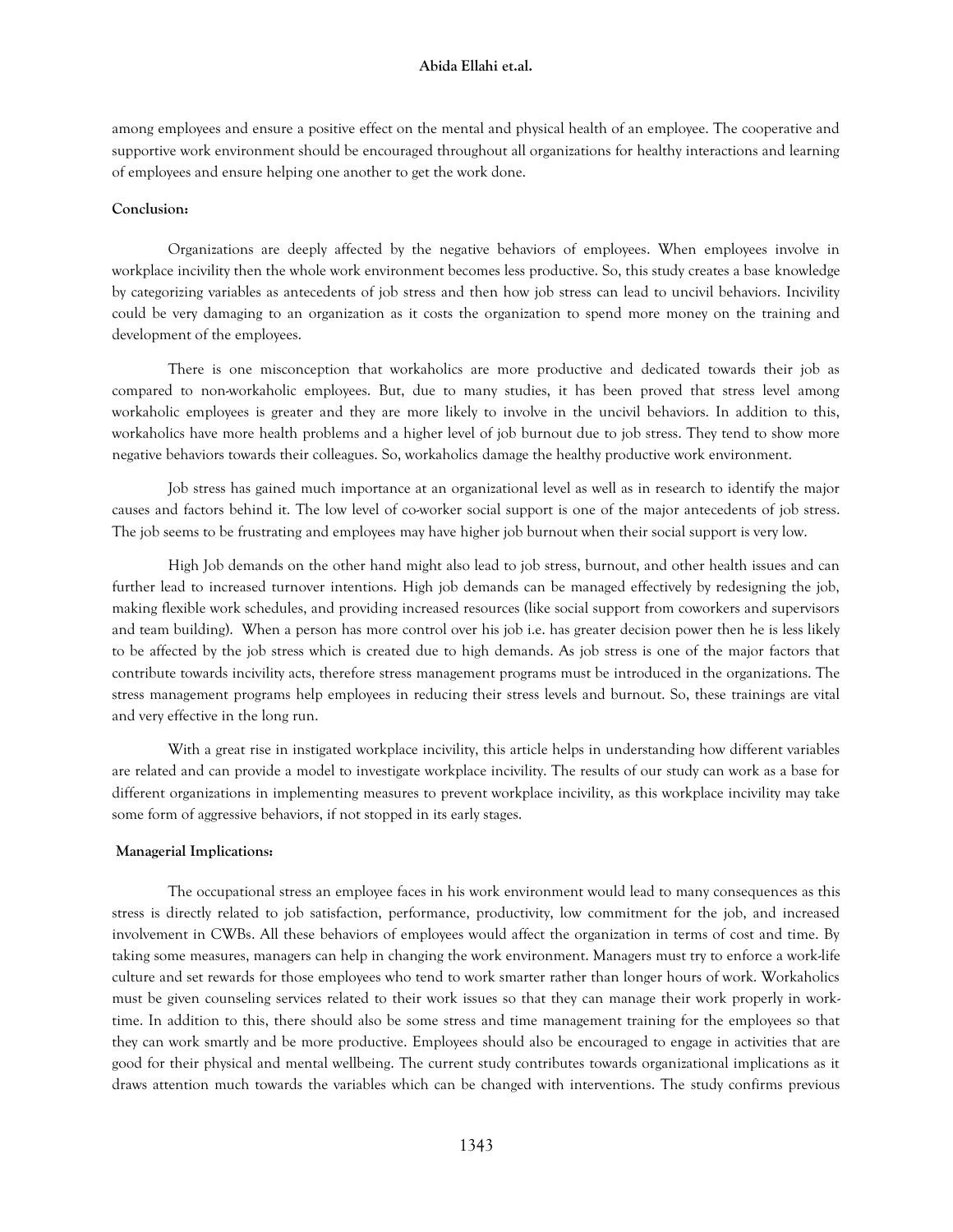findings, as it provides reasons for the managers to focus more on improving the behaviors of employees which are negative in nature and are associated with stress and incivility.

### **Contribution in knowledge in HRD:**

The rise in workplace incivility creates such an environment that prevents the learning of employees and influences the work environment by making it less productive. So, our study has provided a piece of detailed information regarding workplace incivility by providing a list of constructs that are related to this topic. Workplace incivility is an important topic to consider as it directly affects the human resource of an organization. So, for this purpose human resource can initiate different training and development programs which can help in reducing the workplace incivility and promotes a healthy productive environment. The study also focuses on providing the base to examine workplace incivility from a process and systems perspective.

### **Implications for HRD Research:**

HR practices must be strategically made to stop workplace incivility at its initial stages. If these behaviors are not stopped at their early stage, then these behaviors may intensify into more aggressive behaviors like workplace violence. In designing and implementing such programs or training which can play a vital role in creating awareness in eliminating incivility and ways to reduce it, HRD professionals can play an important role. Proper training and counseling of employees prevent them from being uncivil to their colleagues. Training should also be for supervisors and leaders so that they can lead by creating their example. With increased diversity in the workplace, sometimes misconceptions are created due to differences in cultural norms, which can give rise to rudeness. So, HRD can arrange proper training programs regarding understanding others, productive communication, helping employees in resolving conflicts among themselves, enhancing their listening skills, and stress management programs, which can prevent employees from being engaged in incivility acts or other negative behaviors.

### **Future research:**

The proposed research contributes to main factors which contribute towards job stress and further leads job stress to workplace incivility. Due to less time and resources, the results of the research depend upon the data taken from Rawalpindi and Islamabad which limits its generalizability. There could be other factors that can be considered as predictors of job stress and workplace incivility if research was conducted at a massive scale. Due to this, the topic can be further explored and results may even change in the future. The variables may show different results when dealing with a large sample size. These variables are useful in creating a base for investigating workplace incivility in different organizations. The present study is done on the banking sector of Pakistan, in the future, this topic can be further explored in different sectors of Pakistan like hospitals, telecom sector, and textile sector, etc.

### **Limitations:**

The study has the following limitations;

- The responses rate was very low which limits the generalizability of the study.
- Data was collected by convenience sampling method which may limit the generalizability of the results.
- The proposed research needs ample time. As of now, it was difficult to conduct research properly. As there are many branches of banks countrywide and surveying, personally recording and collecting data was not feasible.
- The time factor is also a major limitation for our study. The research requires a great time and if the population was to be specifically increased, then the time frame must be increased as well.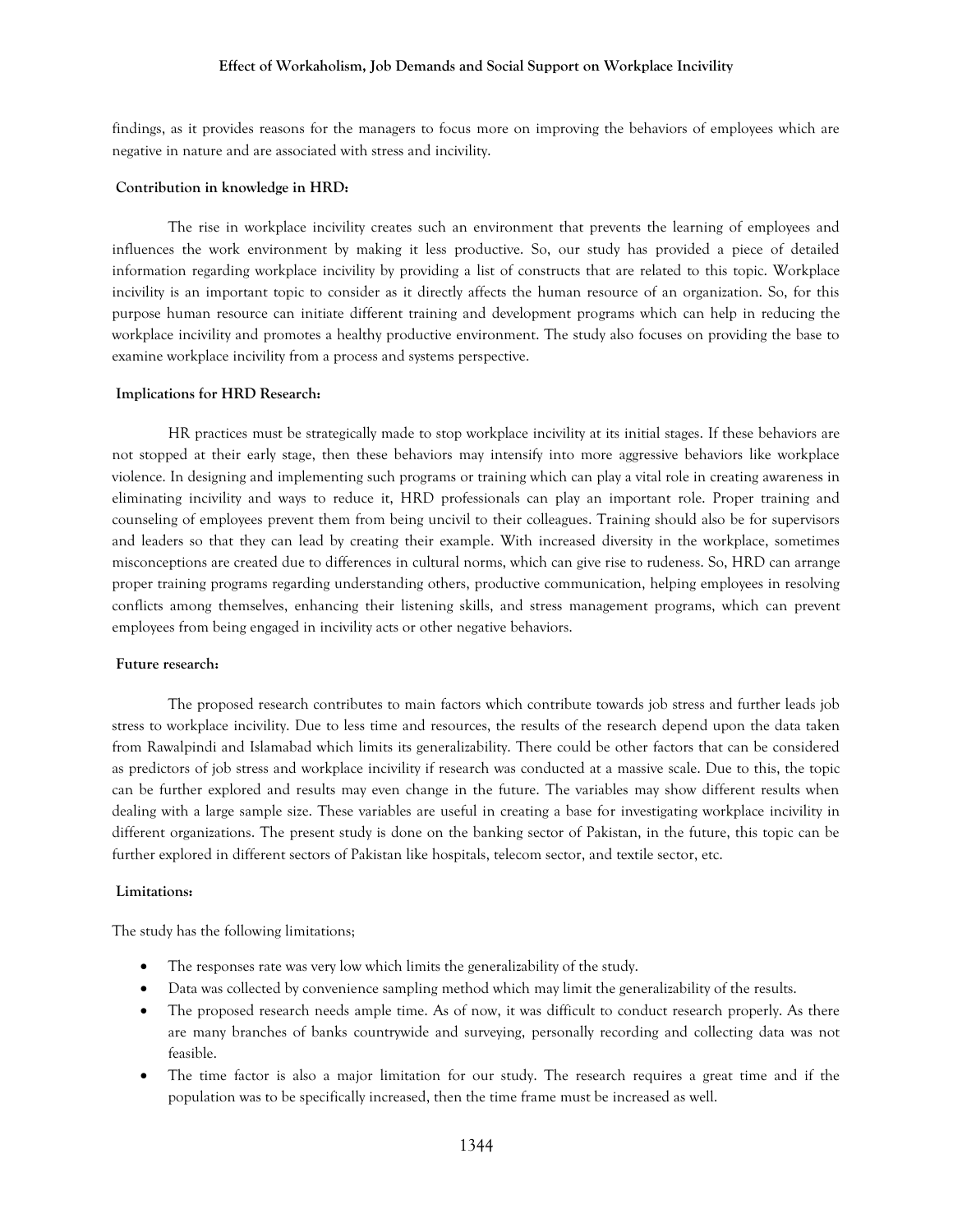#### **REFERENCES**

- Abubakar, A. M., Megeirhi, H. A., &Shneikat, B. (2018). Tolerance for workplace incivility, employee cynicism and job search behavior. *The Service Industries Journal*, *38*(9-10), 629-643.
- Anderson, L. M., & Pearson, C. M. (1999).Tit for tat?The spiraling effect of incivility in the workplace.*The Academy of Management Review,* 24(3), 452-471.
- Andreassen, C.S., Ursin, H. and Eriksen, H.R. (2007).The relationship between strong motivation to work, 'workaholism', and health.*Psychology & Health,* 22(5), 615-629.
- Avey, J.B., Luthans, F. and Jensen, S.M. (2009). Psychological capital: a positive resource for combating employee stress and turnover. *Human Resource Management*, 48(5), 677-693.
- Aziz, S. and Cunningham, J. (2008). Workaholism, work stress, work-life imbalance: exploring gender's role. *Gender in Management: An International Journal*, 3(8), 553-566.
- Aziz, S. and Zickar, M.J. (2006).A cluster analysis investigation of workaholism as a syndrome.*Journal of Occupational Health Psychology*, 11(1), 2-62.
- Aziz, S., Uhrich, B., Wuensch, K.L. and Swords, B. (2013). The workaholism analysis questionnaire: emphasizing work-life imbalance and addiction in the measurement of workaholism. *Journal of Behavioral and Applied Management,* 14(2), 71-86.
- Aziz, S., Wuensch, K.L. & Brandon, H.R. (2010), A comparison among worker types using a composites approach and median splits. *The Psychological Record,* 60(4), 627-642.
- Bacharach, S. B., Bamberger, P. A., &Sonnenstuhl, W. J. (2002).Driven to drink: Managerial control, work-related risk factors, and employee problem drinking.*Academy of Management Journal*, *45,* 637-658.
- Bakker, A.B., &Demerouti, E. (2014). The Job Demands-Resources model: State of the art. *Journal of Managerial Psychology,22,* 309-328.
- Balducci, C., Cecchin, M., Fraccaroli, F. and Schaufeli, W.B. (2012).Exploring the relationship between workaholism and workplace aggressive behaviour: the role of job-related emotion.*Personality and Individual Differences,* 53(5), 629-634.
- Baron, R. A., &Neuman, J. H. (1996).Workplace violence and workplace aggression; Evidence on their relative frequency and potential causes.*Aggressive Behavior*, 22(3), 161-173.
- Batista, L., &ReioJr, T. G. (2019). Occupational stress and instigator workplace incivility as moderated by personality: a test of an occupational stress and workplace incivility model. *Journal of Organizational Psychology*, *19*(2), 38- 49.
- Beattie, L. & Griffin, B. (2014). Day-level fluctuations in stress and engagement in response to
- Belkic, K.L., Landsbergis, P.A., Schnall, P.I., Baker, D. (2004). Is job strain a major source of cardiovascular disease risk? A critical review of the empirical evidence, with a clinical perspective.*Scandinavian. Journal of Work Environment and Health 30,* 85–128.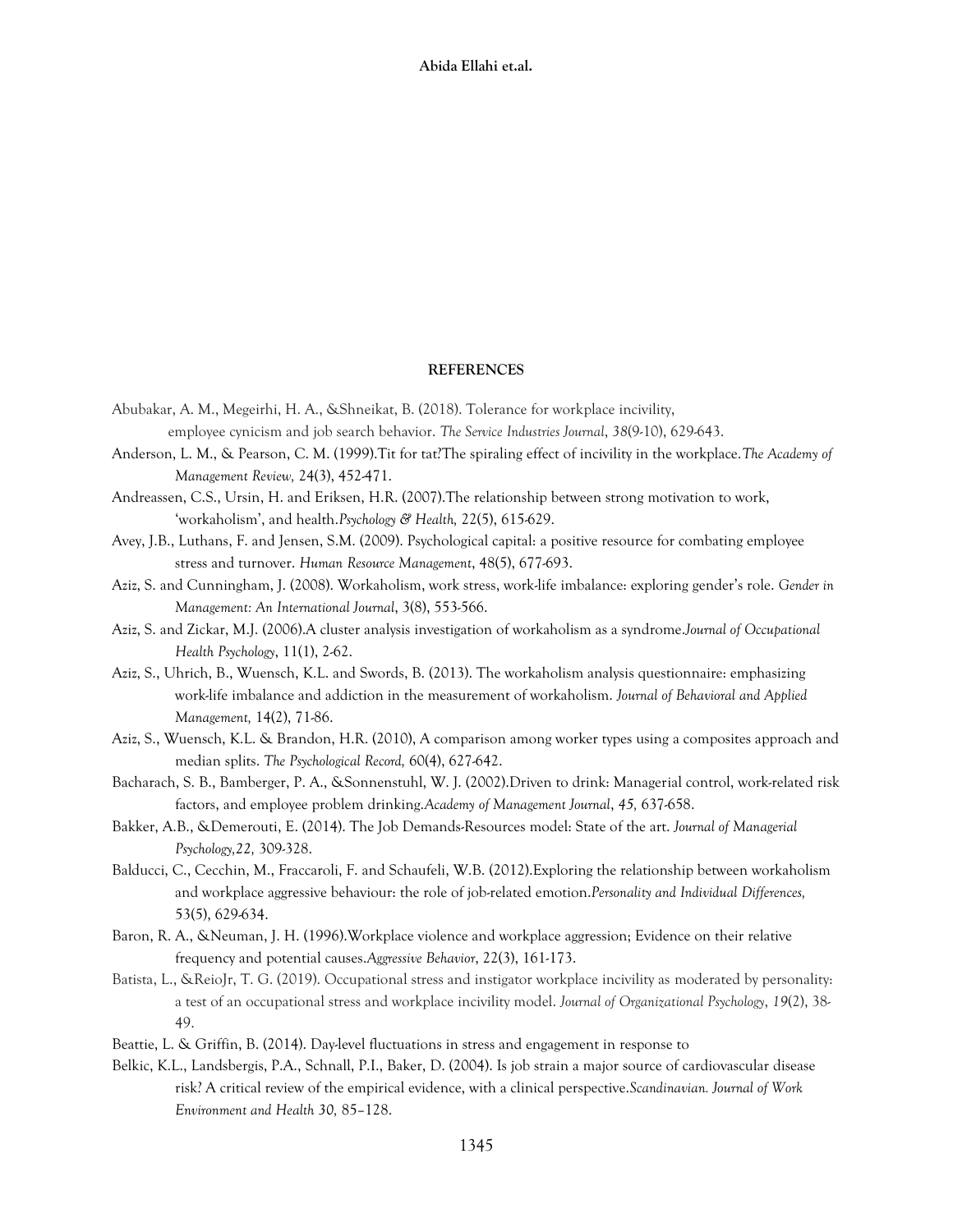- Bibi, Z., Karim, J. and Din, S. (2013). Workplace incivility and counterproductive work behavior: moderating role of emotional intelligence. *Pakistan Journal of Psychological Research*, 28(2), 317-334.
- Birkeland, I.K. &Nerstad, C. (2016). Incivility is (not) the very essence of love: passion for work and incivility instigation. *Journal of Occupational Health Psychology*, 21(1), 1-14,77.
- Borgatti, S.P., and Foster, P.C. (2003). The network paradigm in organizational research: A review and typology. *Journal of Management 29*, 991–1013.
- Bowling, N. A., &Eschleman, K. J. (2010).Employee personality as a moderator of the relationships between work stressors and counterproductive work behaviors.*Journal of Occupational Health Psychology, 15,* 91-103. doi:10.1037/a0017326
- Clark, M.A., Michel, J.S., Zhdanova, L., Pui, S.Y. and Baltes, B.B. (2014). All work and no play? A meta-analytic examination of the correlates and outcomes of workaholism.*Journal of Management,* 20(1), 1-38.
- Cobb, S. (1976). Social support as a moderator of life stress.*Psychosomatic Medicine,38,* 300– 314.
- Cohen, S; Wills, T.A. (1985).Stress, social support, and the buffering hypothesis.*Psychological Bulletin*. *98* (2), 310–357.
- Colligan, T.W., and Higgins, E.M. (2005). Workplace Stress: Etiology and Consequences. *Journal of Workplace Behavioral Health 21*, 89–97.
- Cortina, L.M, Magley, V.J., Williams, J. H., &Langout, R.D. (2001). Incivility in the workplace: Incidence and impact. *Journal of Occupational Health Psychology,* 6(1), 64-80.
- Cox, T. (Jr.). 1993. *Cultural diversity in organizations, theory, research and practice.* San Fransisco: Berrett-Koehler Publishing.
- Cox, T., & Griffiths, A. (2005). The nature and measurement of work-related stress: theory and practice. In J.R. Wilson & N. Corlett (Eds.), *Evaluation of Human Work* (3rd ed.). London: CRS Press.
- De Lange, A.H., Taris, T.W., Kompier, A.J., Houtmans, I.L.D., Bongers, P.A. (2004). The relationship between work characteristics and mental health: examining normal, reversed and reciprocal relationships in a 4-wave study. *Work Stress. 18,* 149–166.
- Dion M.J. (2006). *The impact of workplace incivility and occupational stress on the job satisfaction and turnover intention of acute care nurses.*ETD Collection for University of Connecticut. Available at: http://digitalcommons.uconn.edu/dissertations/AAI3221535, accessed 1 September 2008.
- Edwards, J. R., & Shipp, A. J. (2007). The Relationship between Person-Environment Fit and Outcomes: An Integrative Theoretical Framework. In C. Ostroff& T. A. Judge (Eds.), *Perspectives on Organizational Fit* (pp. 209 - 258). New York: Lawrence Erlbaum Associates.
- Fenlason, K.J., and Beehr, T.A. (1994). Social support and occupational stress: Effects of talking to others*. Journal of Organizational Behavior 15,* 157–175.
- French, J. R. P., Jr., Caplan, R. D., & Harrison, R. V. (1982).*The mechanisms of job stress and strain.* London: Wiley.
- Gardner, S. & Johnson, P.R. (2001). The leaner, meaner workplace: Strategies for handling bullies at work. *Employment Relations Today,* 28(1), 23-36.
- Hashim, M., Ullah, M., Khan, M.A., (2017). Impact of time flexibility on employees' performance: A study of teaching faculty in government colleges of management sciences Peshawar. *City University Research Journal, 2(2), 34-47.*
- Hausser, J.A., Mojzisch, A., Neal, M., Schulz-Hardt, S. (2010). Ten years on: a review of recent research on the Job Demand–Control (–Support) model and psychological wellbeing. *Work & Stress 24,* 1–35.
- Hendrix, W.H., Summers, T.P., Leap, T.L., and Steel, R.P. (1995). Antecedents and organizational effectiveness outcomes of employee stress and health.*Occupational Stress*: A Handbook 73, 92.
- Hewlett, S., & Luce, C. (2006). Extreme jobs: The dangerous allure of the 70-hour workweek. *Harvard Business Review,* 84(12), 49-59.
- Hobfoll, S. E. (2002). Social and psychological resources and adaptation.*Review of General Psychology, 6,* 307– 324.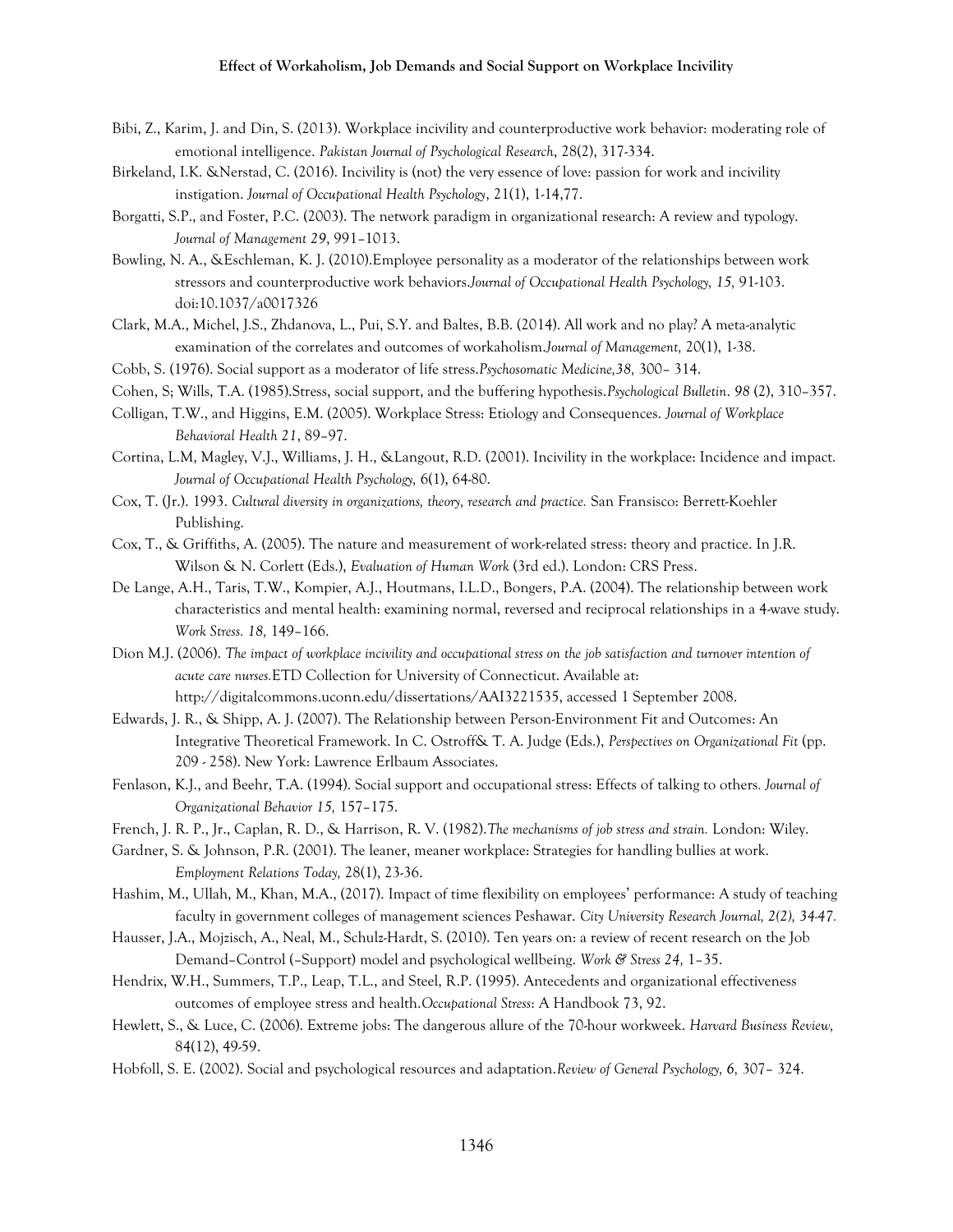- Holm, K., Torkelson, E. &Backström, M. (2015). Models of workplace incivility: the relationships to instigated incivility and negative outcomes. *Bio-Med Research International*, 11(1), 1-10.
- House, J.S. (1981). Work stress and social support. Addison Wesley, Reading, MA.
- House, J.S., Landis, K.R., Umberson, D., and others (1988).Social relationships and health.*Science 241*, 540–545.
- Humphrey, S., Nahrgang, J., &Morgeson, F. (2007). Integrating motivational, social, and contextual work design features: A meta-analytic summary and theoretical extension of the work design literature. *Journal of Applied Psychology, 92,* 1332-1356. doi:10.1037/0021-9010.92.5.1332.
- Jadoon, A.I., Khan, F., SyedaTehminaNazBukhari,N.T.S., Gilani,S.Z., Ishfaq, U., Ullah,M., (2022). Effect of Teacher-Student Relationship on Pro-Social Behavior and Academic Achievement of Secondary School Students.*Indian Journal of Economics and Business*, 21(1), 331-337.
- Johnson, J.V., Hall, E.M., Theorell, T. (1989).Combined effects of job strain and social isolation on cardiovascular disease morbidity and mortality in a random sample of the Swedish male working population.*Scandinavian. Journal of Work Environment and Health 15,* 271–279.
- Jones, F., & Fletcher, B. C. (1996).Job control and health. In M. J. Schabracq, J. A. M. Winnubst, & C. L. Cooper (Eds.), *Handbook of work and health psychology* (pp. 33–50). Chichester: Wiley.
- Karasek, R. (1979). Job demands, job decision latitude, and mental strain: Implications for job redesign. *Administrative Science Quarterly,* 285–308.
- Karasek, R. A., & Theorell, T. (1990).*Healthy work: Stress, productivity and the reconstruction of working life.* New York: Basic Books.
- Khan, K. M., Ullah M. (2021).Mediating Role of Ethical Leadership Between Employees Empowerment and Competitive Edge: A Case of Commercial Banks in Pakistan. *Humanities & Social Sciences Reviews*, *9*(2), 219-231.<https://doi.org/10.18510/hssr.2021.9223>
- Kilduff, M., and Brass, D.J. (2010). Job design: A social network perspective. *Journal of Organizational Behavior 31*, 309– 318.
- Kim, S.Y., Kim, J.K. and Park, K.O. (2013). Path analysis for workplace incivility, empowerment, burnout, and organizational commitment of hospital nurses. *Journal of Korean Academy of Nursing Administration*, 19(5), 555-564.
- Kristof, A.L. (1996). Person–organization fit: An integrative review of its conceptualizations, measurement, and implications. *Personnel Psychology, 49*, 1–49.
- Kristof-Brown, A.L., Zimmerman, R.D., & Johnson, E.C. (2005). Consequences of individuals' fit at work: A metaanalysis of person–job, person–organization, person–group, and person–supervisor fit. *Personnel Psychology, 58,* 281–342.
- Lazarus, R. and Folkman, S. (1984). *Stress, Appraisal and Coping.* New York: Springer Publishing.
- Lee, J. (2020). The mediating effect of job stress on the relationship between incivility and teacher efficacy of kindergarten teacher. *GSJ*, *8*(6).
- Lim S., Cortina L.M. &Magley V.J. (2008) Personal and workgroup incivility: impact on work and health outcomes. *Journal of Applied Psychology*, 93, 95–107.
- Lin, N. (1999). Building a network theory of social capital.*Connections 22*, 28–51.
- Maslach, C., Jackson, S. E., &Leiter, M. (1996).*Maslach Burnout Inventory*: *Manual* (3rd ed.). Palo Alto, CA: Consulting Psychologists Press.
- Monnot, M.J., and Beehr, T.A. (2014). Subjective well-being at work: Disentangling source effects of stress and support on enthusiasm, contentment, and meaningfulness. *Journal of Vocational Behavior85*, 204–218
- Morris, M.L., Messal, C.B. and Meriac, J.P. (2013). Core self-evaluation and goal orientation: understanding work stress. *Human Resource Development Quarterly*, 24(1), 35-62..
- National Institute for Occupational Safety and Health (NIOSH). 2013. Stress…at Work. Centers for Disease Control and Prevention, U. S. Department of Health and Human Services.Publication no. 99-101, 26 p.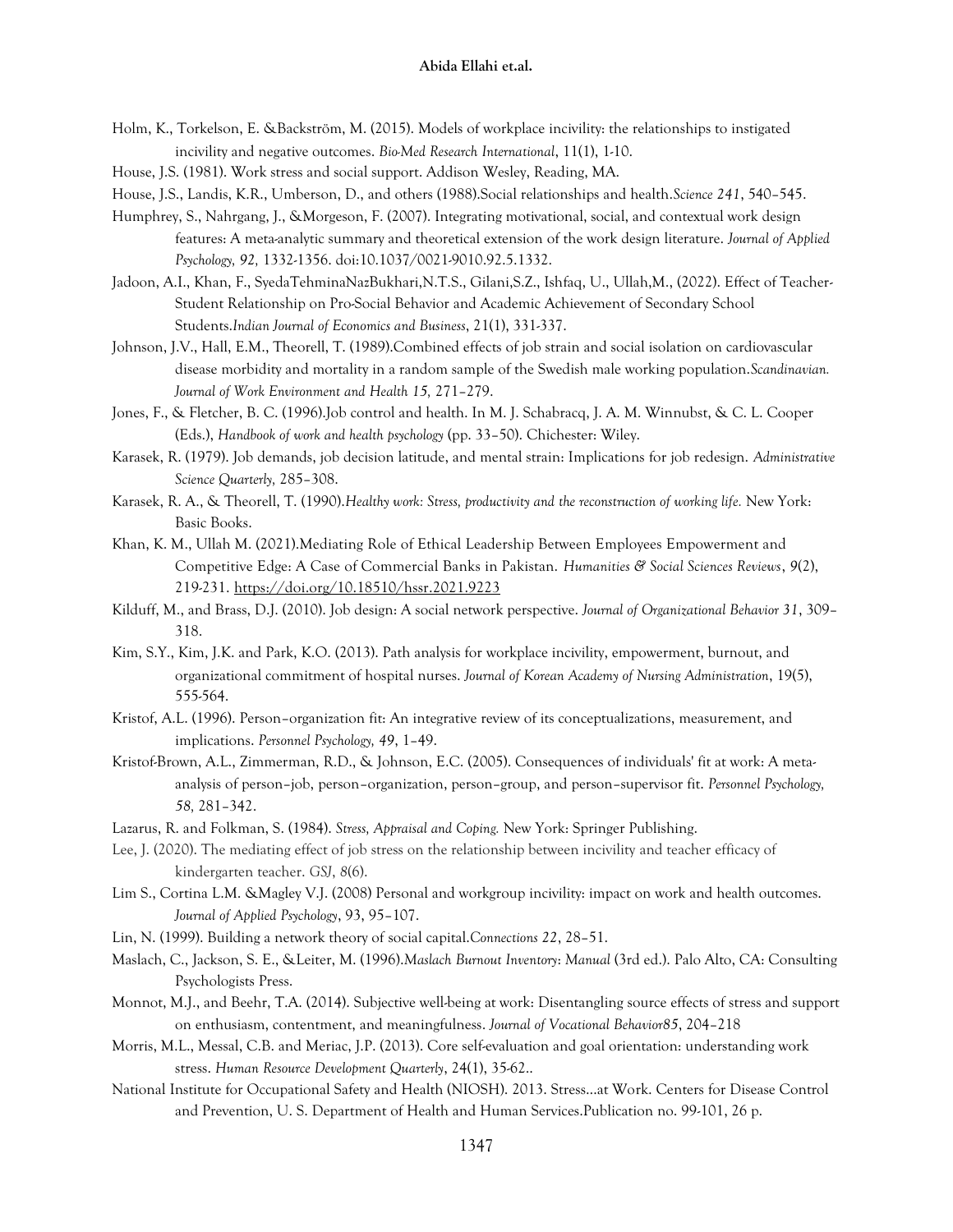Neuman, J.H. and Baron, R.A. (1997).Aggression in the workplace.*Antisocial Behavior in Organizations,* 32(2), 37-67.

Ostroff, C., & Schulte, M. (2007). Multiple Perspectives of Fit in Organizations Across Levels of Analysis. In C. Ostroff& T. A. Judge (Eds.), *Perspectives on Organizational Fit* (pp. 3 - 69). New York: Lawrence Erlbaum Associates.

Palmer, Stephen, Cary Cooper and Kate Thomas. 2004. "A model of work stress." Counselling at Work.Winter.5 p.

- Pearson C.M. &Porath C.L. (2005). On the Nature, Consequences and Remedies of Workplace Incivility: No Time for Nice? Think Again. *Academy of Management Executive*, *19,* 1–12.
- Pearson, C., Andersson, L., &Porath, C. (2000).Assessing and Attacking Workplace Incivility.*Organizational Dynamics,* 29(2), 123.
- Pearson, C.M. &Porath, C.L. (2005). On the nature, consequences and remedies of workplace incivility: no time for nice? Think again. *Academy of Management Executive*, 19(1), 7-18.
- Penney, L. M., & Spector, P. E. (2005). Job stress, incivility, and counterproductive work behavior (CWB): The moderating role of negative affectivity. *Journal of Organizational Behavior, 26*, 777-796. doi:10.1002/job.336
- Porath, C.L. & Pearson, C.M. (2012).Emotional and behavioral responses to workplace incivility and the impact of hierarchical status.*Journal of Applied Psychology*, 42(1), 326-357.
- Porter, G. (1996). Organizational impact of workaholism: suggestions for researching the negative outcomes of excessive work. *Journal of Occupational Health Psychology,* 1(1), 70-84.
- Reich, T.G. and Hershcovis, M.S. (2015).Observing workplace incivility and job performance.*Journal of Applied Psychology*, 100(1)-203-215.
- Roberts, S.J., Scherer, L.L. & Bowyer, C.J. (2011). Job stress and incivility: what role does psychological capital play? *Journal of Leadership & Organizational Studies*, 18(4), 449-458.
- Robinson, S., & Bennett, R. (1995). A typology of deviant workplace behaviors: A multidimensional scaling study. *Academy of Management Journal,38,* 555–572.
- Schaufeli, W.B., Bakker, A.B. (2004). Job demands, job resources, and their relationship with burnout and engagement: a multi-sample study. *Journal of organizational behavior,25,* 293–315.
- Schaufeli, W.B., Bakker, A.B., & Van Rhenen, W. (2009). How changes in job demands and resources predict burnout, work engagement, and sickness absenteeism. *Journal of Organizational Behavior,30,* 893-917.
- Spector, P. E., & Fox, S. (2005). The stressor-emotion model of counterproductive work behavior. In S. Fox & P. E. Spector (Eds.), *Counterproductive work behavior: Investigations of actors and targets* (pp. 151-174). Washington, DC: American Psychological Association.
- Spector, P. E., &Jex, S. M. (1998). Development of four self-report measures of job stressors and strain: Interpersonal conflict at work scale, organizational constraints scale, quantitative workload inventory, and physical symptoms inventory. *Journal of Occupational Health Psychology*, 3, 356-367. doi:10.1037/1076-8998.3.4.356
- Spector, P.E. & Fox, S. (2002). An emotion-centered model of voluntary work behavior: some parallels between counterproductive work behavior and organizational citizenship behavior. *Human Resource Management Review,* 12(2), 269-292.
- Spence, J.T. & Robbins, A.S. (1992). Workaholism: definition, measurement, and preliminary results. *Journal of Personality Assessment*, 58(1), 160-178.
- Taheri, F., Asarian, M., &Shahhosseini, P. (2020). Workaholism and workplace incivility: the role of work–family enrichment. *Management Decision*. Vol. 59 No. 2, 2021 pp. 372-389
- Tedeschi, J. T., &Felson, R. B. (1994).Violence, aggression and coercive actions. Washington, DC: APA. Whittington, R., &Wykes, T. (1996)."Going in strong": Confrontive coping by staff.*Journal of Forensic Psychiatry* 5, 609– 614.
- Torkelson, E., Holm, K., B€ackstr€om, M. and Schad, E. (2016), "Factors contributing to the